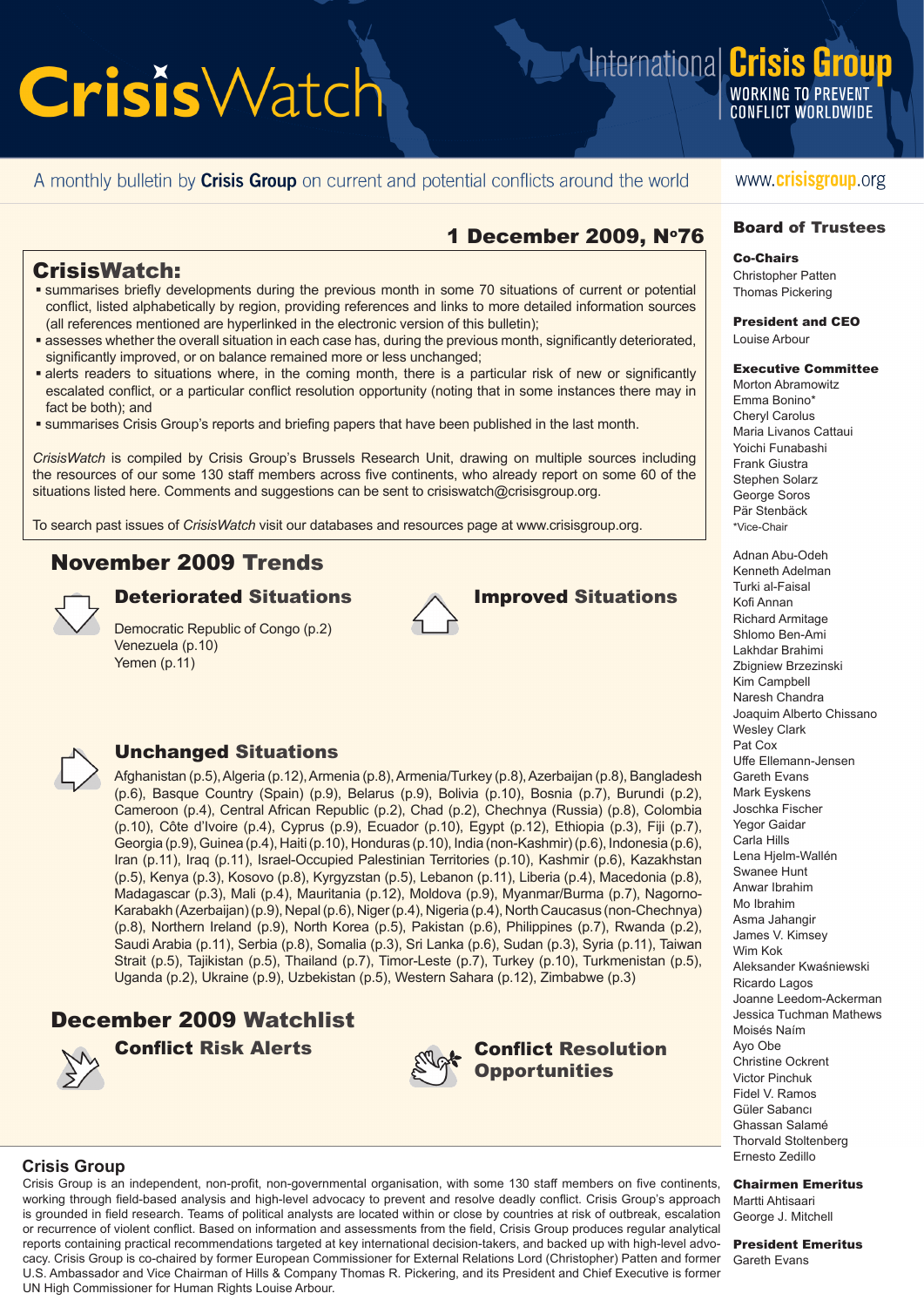

#### CENTRAL AFRICA

**Burundi** Tensions continued to rise ahead of July 2010 national elections. Several violent skirmishes over month: opposition CNDD activists in Karuzi province kidnapped by Imbonerakure, youth group affiliated with ruling CNDD-FDD, 1 Nov; riots between Imbonerakure and opposition UPD youth wing erupted 22 Nov, Muyinga province. 5 opposition parties at 23 Nov press conference denounced govt's allegedly selective distribution of identity cards, required for allocating voter cards, to CNDD-FDD members. Dissident faction of FNL led by Jacques Kenese 21 Nov held hundreds-strong demonstration against FNL leader Rwasa; officially authorised, the protest increased speculation govt is fuelling FNL factionalism. Rwasa confirmed as FNL presidential candidate 29 Nov. Civil society group FORSC 9 Nov threatened to disclose list of suspects associated with April killing of anti-corruption commission VP Ernest Manirumva if current inquiry fails to make progress. Govt 23 Nov revoked FORSC's organisational accreditation.

- ["Upcoming polls to test Burundi's fragile peace"](http://www.irinnews.org/Report.aspx?ReportId=87117), IRIN, 19 Nov. 2009.
- For background, see Crisis Group Africa Briefing N°63, *[To](http://www.crisisgroup.org/home/index.cfm?id=6249&l=1) [Integrate the FNL Successfully](http://www.crisisgroup.org/home/index.cfm?id=6249&l=1)*, 30 July 2009.

Central African Republic Ex-president Patassé, following Oct return from exile, 9 Nov confirmed intention to contest presidential elections scheduled for March 2010, 21 Nov announced he would run as independent candidate. DDR advancing slowly; Economic Community of Central African States 5 Nov agreed to deploy 31 military observers mid Dec to monitor rebel disarmament. CPJP rebel group 26 Nov attacked and occupied northern town of Ndélé, condemning govt's failure to open negotiations with group; govt restored control later same day; 2 soldiers, 9 rebels killed. Rebels 27 Nov appointed negotiator for govt talks. Armed men 22 Nov kidnapped 2 French NGO workers in Birao, far northeast. Ongoing LRA attacks continued to fuel humanitarian emergency in southeast. Ugandan forces in CAR 17 Nov claimed to have killed senior LRA commander.

- ["Back from exile, Central African ex-leader eyes election",](http://www.google.com/hostednews/afp/article/ALeqM5hp-UjVOvciA9vaELL7iTuS_NvfBA) AFP, 9 Nov. 2009.
- For background, see Crisis Group Africa Briefing N°55, *[Central African Republic: Untangling the Political Dialogue](http://www.crisisgroup.org/home/index.cfm?id=5800&l=1)*, 9 Dec. 2008.

**Chad** New détente with Sudan looked close to unravelling, with N'djamena mid month lashing out over Sudan's failure to remove Chadian rebels from border, prompting angry retorts from Khartoum. Sudan early month launched air strike against Chadian detachment that had earlier crossed border, killing 1 Chadian soldier. Govt 21 Nov announced creation of national elections office, a request of opposition groups included in 2007 peace accord. Former president Weddeye, following return from exile 16 Nov, stated intent to mediate between govt/rebels and relaunch peace talks. 5 NGOs and ICRC suspended operations in east early month over security risks. MINURCAT troops increased to 2,749, bringing force to 52% of full capacity.

- ["Sudan slams Chad for delay on normalization of relations"](http://www.sudantribune.com/spip.php?article33197), *Sudan Tribune*, 21 Nov. 2009.
- For latest report, see Crisis Group Africa Briefing N°65, *[Chad: Escaping from the Oil Trap](http://www.crisisgroup.org/home/index.cfm?id=6288&l=1)*, 26 Aug. 2009.
- **Democratic Republic of Congo** Security seriously deteriorated in northwest province of Equateur, following eruption of inter-tribal violence over farming and fishing rights 29 Oct: at least 100 civilians and 26 police reported killed by mid-Nov and tens of thousands displaced internally and to Republic of Congo. UN peacekeeping chief Alain Le Roy 2 Nov announced MONUC had suspended cooperation with Congolese army's 213th brigade, involved in targeted killing of 62 civilians over May-Sept during anti-FDLR operation Kimia II. MONUC command 11 Nov stressed no intention to broaden suspension. Human Rights Watch in 2 Nov report documented killing of hundreds of civilians by Congolese troops since March; UN Panel of Experts report to UNSC, leaked 25 Nov, stated operation had failed to dislodge FDLR, exacerbated humanitarian crisis; also detailed regional and international networks involved in illegal mineral exploitation. Reports emerged UN preparing MONUC exit strategy and President Kabila pressing for a 2010 withdrawal ahead of 2011 presidential elections. UN announced some 12,000 unregistered refugees, thought to be Congolese, arrived in N Kivu from Rwanda; expressed uncertainty over their identity and fears over impact on ethnic and land tensions. UN special envoy Obasanjo during 9 Nov briefing to UNSC said situation in east had "dramatically" improved, announced he and AU envoy Mkapa would scale down mediation roles. FDLR leader Ignace Murwanashyaka and deputy Straton Musoni arrested in Germany 17 Nov for crimes against humanity in DRC. ICC opened trial of 2 militia leaders accused of ordering deadly attacks in Bogoro, Ituri, in 2003.
	- Comment by Donald Steinberg (Crisis Group), ["UN Must Stop](http://www.crisisgroup.org/home/index.cfm?id=6404&l=1)  [Backing Congo's Disastrous Operation Against Marauding](http://www.crisisgroup.org/home/index.cfm?id=6404&l=1)  [Rebel Militias"](http://www.crisisgroup.org/home/index.cfm?id=6404&l=1), *East African*, 30 Nov. 2009.
	- ["Congo fishing rights clashes 'force thousands to flee'](http://news.bbc.co.uk/2/hi/africa/8370875.stm)", BBC, 20 Nov. 2009.
	- For background, see Crisis Group Africa Report N°151, *[A](http://www.crisisgroup.org/home/index.cfm?id=6209&l=1)  [Comprehensive Strategy to Disarm the FDLR](http://www.crisisgroup.org/home/index.cfm?id=6209&l=1)*, 9 July 2009.
	- **Rwanda** ICTR appeals court acquitted 2 Rwandans of genocide, citing inadequate legal basis and errors during original trials. Drew angry response from genocide survivors umbrella group IBUKA, which threatened to stop sending witnesses to the court. Kigali called for extradition to Rwanda of FDLR rebels leader Ignace Murwanashyaka and deputy Straton Musoni following their arrest in Germany for crimes against humanity. Rwanda 29 Nov admitted to Commonwealth. Kigali and Paris 30 Nov announced they had restored diplomatic ties.
		- ["Rwanda seeks rebels' extradition"](http://news.bbc.co.uk/2/hi/africa/8365949.stm), BBC, 18 Nov. 2009.
	- Uganda Parliament 27 Nov passed controversial amendment to land act following trenchant opposition from Buganda Kingdom representatives, who allege law aims to curb region's autonomy. Ugandan special forces continued operations against LRA rebels in neighbouring states, 17 Nov claiming to have killed LRA commander Okello Okutti in southeast CAR and reporting surrender of further 34 fighters, including senior commander Charles Arop, in northeast DRC. Further reports of killings, raids and abductions by suspected LRA rebels in southeast CAR, northeast DRC, S Sudan's Nzara county.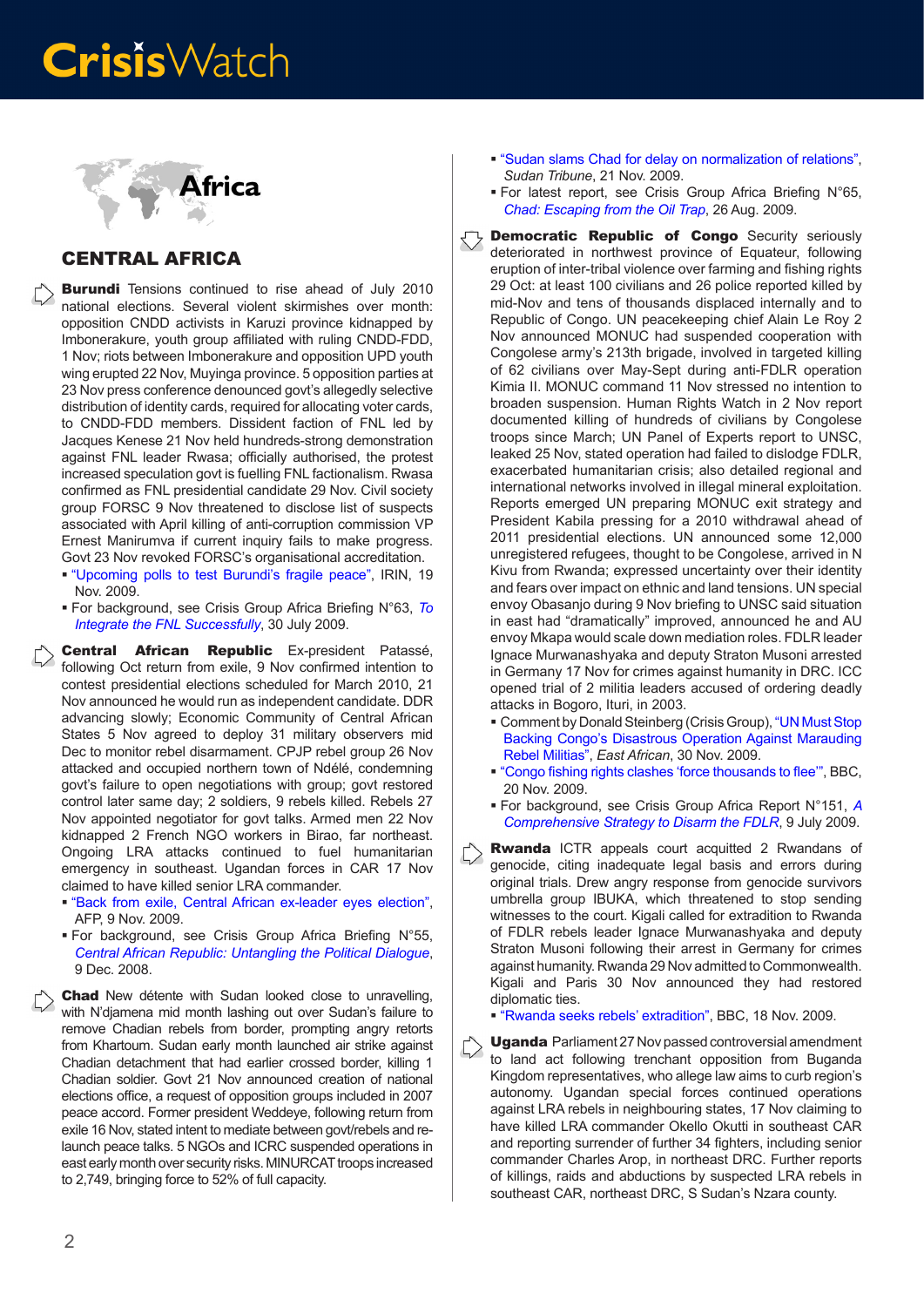- ["Dozens dead in Uganda rebel attack in CAR",](http://news.yahoo.com/s/nm/20091125/wl_nm/us_centralafrica_uganda_rebels) Reuters, 25 Nov. 2009.
- For background, see Crisis Group Africa Report N°146, *[Northern Uganda: The Road to Peace, with or without Kony](http://www.crisisgroup.org/home/index.cfm?id=5804&l=1)*, 10 Dec. 2008.

#### HORN OF AFRICA

- **Ethiopia** Ogaden separatist rebels (ONLF) 14 Nov claimed to have captured 7 towns in Ogaden region after 2 days of fighting in which 626 govt troops killed; denied by govt. 27 former and current soldiers of "Ginbot 7" group convicted on various charges including plotting coup in trials heavily criticised by rights groups; several members say confessions exacted under torture. 65 political parties 10 Nov approved new electoral code of conduct; 8 parties rejected, claiming ruling EPRDF had disregarded demands for discussions on national electoral board, release of political prisoners. Ex-president Negasso Gidada and ex-defence minister Seye Abraha late month defected from ruling party to opposition UDJ, Negasso citing need to work for national unity. Opposition coalition FDDE alleged govt manipulating food-for-work schemes to increase support for ruling party ahead of May polls.
	- ["Ethiopia convicts 27 over coup conspiracy"](http://af.reuters.com/article/topNews/idAFJOE5AI0QQ20091119?sp=true), Reuters, 19 Nov. 2009.
	- For background, see Crisis Group Africa Report N°153, *[Ethiopia:](http://www.crisisgroup.org/home/index.cfm?id=6300&l=1) [Ethnic Federalism and Its Discontents](http://www.crisisgroup.org/home/index.cfm?id=6300&l=1)*, 4 Sept. 2009.
- Kenya ICC chief prosecutor Ocampo 5 Nov met with President Kibaki and PM Odinga in Nairobi, announced opening of formal ICC procedures to establish investigations into chief perpetrators of election violence; Kibaki and Odinga pledged to cooperate. Govt panel 17 Nov published draft constitution, reducing presidential powers and investing PM with executive authority, introducing Senate and Supreme Court, increasing decentralisation; draft to undergo 30-day public consultation before possible referendum in March. Attorney General Amos Wako revealed he was target of travel ban imposed by U.S. in Oct, threatened legal action for "defamation".
	- ["ICC to launch inquiry into Kenya violence",](http://www.ft.com/cms/s/0/ff792e14-c9f9-11de-a5b5-00144feabdc0.html) *Financial Times*, 5 Nov. 2009.

**Somalia** Fighting continued on several fronts, with clashes in Mogadishu, south's Bakool region, and bomb attacks in north's Galkayo city targeting govt sites and hotels 30 Oct-1 Nov reportedly leaving dozens dead. Clashes between govt troops and al-Shabaab forces surged again in Mogadishu 7 Nov. Al-Shabaab late month took control of 2 towns in lower Jubba following further battles with rival militia Hizbul Islam. Security deteriorated in Puntland: govt imposed brief curfews in all major towns following string of assassinations and bombings targeting govt officials. Tensions between Puntland and Transitional Federal Govt further increased, over allocation of donor funding and federalism. PM Sharmarke during early month interviews in UK stressed need to reach out to non "ideological" Islamist fighters, called for international anti-piracy policy to focus on livelihoods in coastal regions. Several piracy attacks over month. EU 17 Nov endorsed plans to deploy up to 2,000 military personnel to train Somali forces in Uganda. WFP announced risk of widespread famine in Dec after U.S. suspended aid deliveries over inadequate policing. Al-Shabaab 25 Nov demanded WPF halt imports, procure food locally, empty warehouses by 1 Jan.

 ["Somali militants al-Shabab 'seize southern town'](http://news.bbc.co.uk/2/hi/africa/8373158.stm)", BBC, 22 Nov. 2009.

- For latest report, see Crisis Group Africa Briefing N°64, *[Somalia: The Trouble with Puntland](http://www.crisisgroup.org/home/index.cfm?id=6264&l=1)*, 12 Aug. 2009.
- Sudan 30-day voter registration period ahead of April 2010 elections started 1 Nov, 23 Nov extended to 7 Dec following strong calls from SPLM for extension due to low registration figures, lack of public information, poor preparations by NCPdominated govt; party also condemned exclusion of 9 regional countries from diaspora vote. Carter Centre, officially observing electoral process, expressed concern over govt restrictions on its staff's movement, said lack of civic information preventing millions registering. SPLM maintained boycott of parliament; talks with NCP over month on referendum bill failed to break political deadlock. U.S. State Dept following 16-23 Nov visit to Sudan by special envoy Gration announced concerns over "chances for conducting elections and referenda" without greater political will to resolve outstanding CPA issues. Darfur peace talks slated to resume 16 Nov in Doha postponed again as rebel group JEM rejected participation over lack of rebel unity. 6 Nov report by UN Panel of Experts documented evidence of Darfur arms embargo violations by rebel groups and Khartoum. In South: at least 8 killed 1 Nov in tribal clashes near Malakal; agriculture minister injured, 5 others killed in 15 Nov attack on govt convoy; some 47 killed in cattle raids in Lakes State 16 Nov. OCHA reported over 220 killed and 157 abducted in attacks by suspected LRA rebels in southwest over 2009. Tensions between Chad and Sudan again rose as capitals exchanged accusations of delaying progress on steps to normalise relations agreed in Oct.
	- ["Sudan delays elections by six days",](http://af.reuters.com/article/topNews/idAFJOE5AM01S20091123?sp=true) Reuters, 23 Nov. 2009.
	- For background, see Crisis Group Africa Report N°152, *[Justice, Peace and the ICC](http://www.crisisgroup.org/home/index.cfm?id=6226&l=1)*, 17 July 2009.

#### SOUTHERN AFRICA

**Madagascar** Formation of interim govt again faltered amid continuing stand-off between rival political groupings. Political leaders met in Addis Ababa 3-6 Nov under auspices of International Contact Group, holding tense negotiations on post of interim president following ex-president Ravalomanana's strong objections to de facto leader Andry Rajoelina's claim. Compromise deal struck 6 Nov, assigning Rajoelina the presidency and creating Presidential Council including 2 copresidents to be filled by representatives of Ravalomanana and ex-president Zafy. Subsequent statements indicated clear disagreement between parties on co-presidents' powers. Distribution of cabinet posts and formation of interim govt repeatedly postponed over month amid dispute over control of 5 key ministries. AU 7 Nov stressed Madagascar's suspension would not be lifted until interim govt in place.

 ["Madagascar rivals agree power-sharing deal"](http://www.reuters.com/article/worldNews/idUSTRE5A60AG20091107?feedType=RSS&feedName=worldNews&utm_source=feedburner&utm_medium=feed&utm_campaign=Feed%3A+reuters%2FworldNews+(News+%2F+US+%2F+International)&utm_content=Google+Reader), Reuters, 6 Nov. 2009.

**Zimbabwe** PM and MDC-T leader Tsvangirai 6 Nov ended 3 week disengagement from unity govt after SADC leaders set 30-day deadline, expiring 5 Dec, for resolution of all outstanding power-sharing issues. Tsvangirai met President Mugabe (ZANU-PF), Deputy PM Mutambara (MDC-M) for talks 13 Nov, reportedly agreeing to reforms of media, electoral system and improving human rights. South African mediation team 30 Nov held talks with Mugabe, Tsvangirai. Parliament 18 Nov unanimously approved bill reforming Reserve Bank, reducing power of controversial bank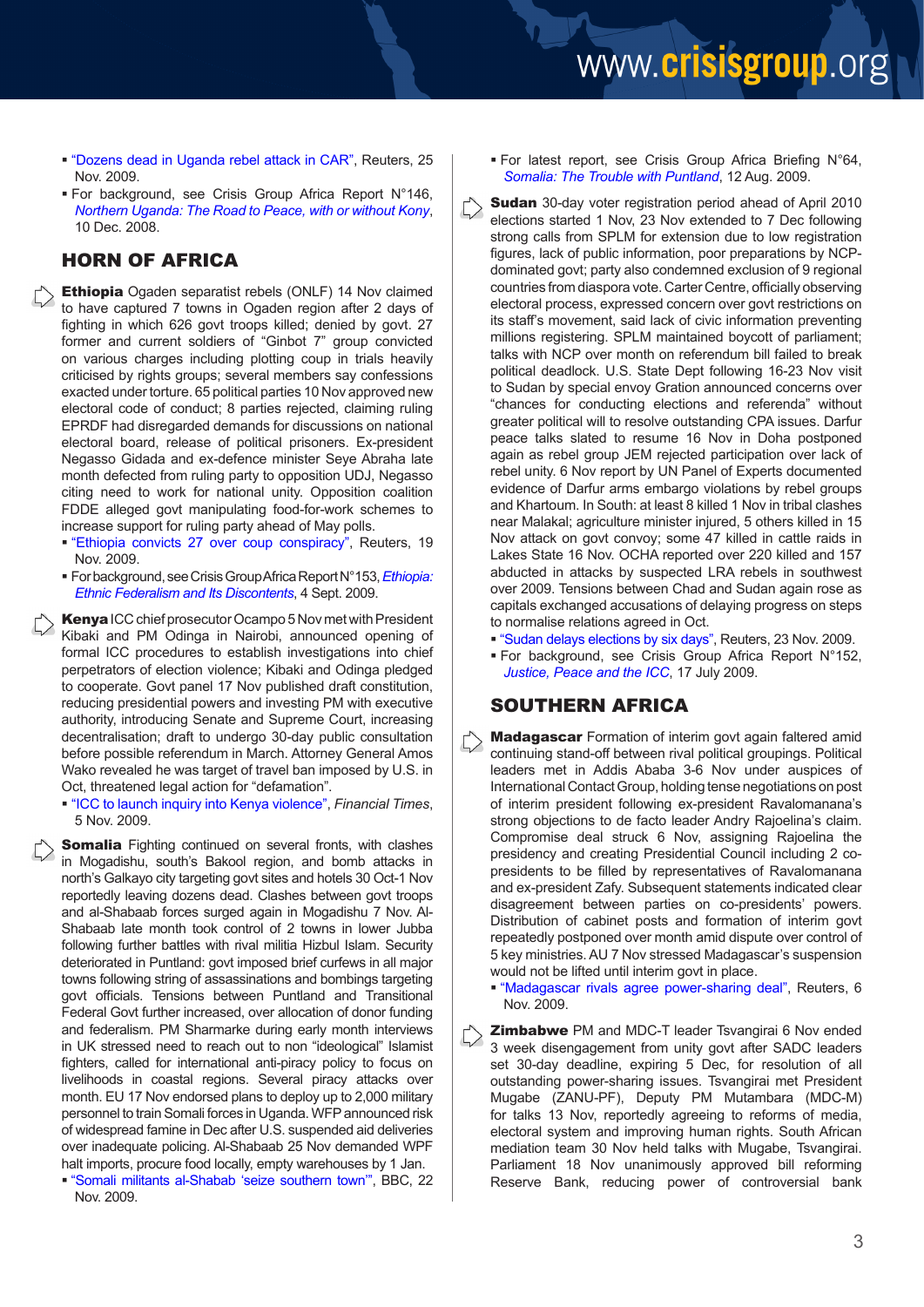governor Gono. Terrorism trial of Deputy Agriculture Ministerdesignate Roy Bennett (MDC-T) began 9 Nov, adjourned 27 Nov until Jan after key witness against Bennett, arms dealer Peter Hitschmann, failed to appear in court. Harassment of activists, MDC members continued; union leader Lovemore Matombo detained 8-13 Nov. Kimberly Process team 5 Nov gave Zimbabwe till June 2010 to implement plan to end rights abuses in Marange diamond fields; state media 19 Nov announced army withdrawing from mines.

- ["When patience finally runs out](http://www.economist.com/world/middleeast-africa/displaystory.cfm?story_id=14861577)", *Economist*, 12 Nov. 2009.
- For background, see Crisis Group Africa Briefing N°59, *[Zimbabwe: Engaging the Inclusive Government](http://www.crisisgroup.org/home/index.cfm?id=6064&l=1)*, 20 April 2009.

#### WEST AFRICA

**Cameroon** Ruling RDPC officials issued several statements affirming support for President Biya's candidacy in 2011 elections, in apparent effort to dissipate questions over Biya's grip on power fuelled by his repeated stays abroad. Turmoil within opposition SDF party intensified: further reports late Oct that leader John Fru Ndi had halted active leadership; senior official 13 Nov defected to RDPC. EU diplomat 13 Nov denounced electoral commission as biased. Chad 19 Nov accused Cameroon of violating 1970 border accords, as bilateral tensions mounted following alleged attack by Chadian forces on Cameroonian village along Lake Chad in Oct. Joint security commission opened 19 Nov in Maroua.

 ["EU Condemns election management transfer in Cameroon",](http://www.newstimeafrica.com/archives/6216) Newstime Africa, 15 Nov. 2009.

Côte d'Ivoire Electoral commission (CEI) 11 Nov confirmed postponement of national elections scheduled for 29 Nov; new date to be announced 3 Dec. Some progress in resolving disputed voters list. CEI 5 Nov announced 877,000 previously unconfirmed voters now verified, 9 Nov handed list to UN for distribution to polling stations; authorities 22 Nov began to display lists in some locations. Remaining 1m disputed names given 38 days to confirm identity.

- Comment by Rinaldo Depagne (Crisis Group), "Côte d'Ivoire: Pour une liste électorale inclusive", allAfrica.com, 30 Nov. 2009.
- ["Ivory Coast election chief confirms poll delay](http://www.reuters.com/article/africaCrisis/idUSLB279965)", Reuters, 11 Nov. 2009.
- For background, see Crisis Group Africa Briefing N°62, *[Côte](http://www.crisisgroup.org/home/index.cfm?id=6202&l=1) [d'Ivoire: What's Needed to End the Crisis](http://www.crisisgroup.org/home/index.cfm?id=6202&l=1)*, 2 July 2009.

```
Guinea 10 activists arrested in Conakry late Oct following
5-day hunger strike, calling for justice for victims of 28 Sept 
violence and dialogue to resolve political crisis. Regional 
mediator Burkina Faso President Compaoré starting 3 Nov 
held separate meetings with delegations from ruling CNDD 
council and opposition/civil society coalition Forces Vives in 
Ouagadougou, 19 Nov recommended formation of 10-month 
transitional power-sharing govt with junta leader Camara as 
interim president and retaining right to stand in presidential 
polls. Proposal accepted by CNDD junta, strongly opposed by 
Forces Vives. Reports emerged late Oct junta imported $45m 
in arms from Ukraine, allegedly linked to support from South 
African mercenaries protecting Presidential Guard and training 
ethnic militia; U.S. urged South Africa to remove mercenaries, 
Pretoria pledged to investigate. Sanctions regime expanded 
as AU 7 Nov imposed targeted restrictions on junta leaders. 
UN International Committee of Inquiry into Sept atrocities 
began investigation 25 Nov.
```
- **Comment by Louise Arbour (Crisis Group), "Keeping West** [Africa Stable"](http://www.nytimes.com/2009/11/27/opinion/27iht-edarbour.html?_r=1), *International Herald Tribune*, 26 Nov. 2009.
- ["Most opponents of Guinea military reject power-sharing](http://www1.voanews.com/english/news/africa/Most-Opponents-of-Guinea-Military-Reject-Power-Sharing-Plan-71737577.html)  plan[", VOA, 23 Nov. 2009.](http://www1.voanews.com/english/news/africa/Most-Opponents-of-Guinea-Military-Reject-Power-Sharing-Plan-71737577.html)
- For background, see Crisis Group Africa Briefing N°66, *[Guinea: Military Rule Must End](http://www.crisisgroup.org/home/index.cfm?id=6349)*, 16 Oct. 2009.
- Liberia Head of anti-corruption commission for public procurement and presidential aide Keith Jubah killed 1 Nov by gunmen near home north of Monrovia; 10 arrested.
	- ["Liberia's president vows to hunt down aide's killers",](http://www.google.com/hostednews/afp/article/ALeqM5jZLR7bC4938wNeSkxDU_TPdlXfdw) AFP, 3 Nov. 2009.
	- For latest report, see Crisis Group Africa Briefing N°148, *[Liberia:](http://www.crisisgroup.org/home/index.cfm?id=5867&l=1)  [Uneven Progress in Security Sector Reform](http://www.crisisgroup.org/home/index.cfm?id=5867&l=1)*, 13 Jan. 2009.
- Mali Several aid groups 18 Nov announced expat employees evacuated from north due to insecurity including AQIM attacks. French national kidnapped 25 Nov in north; authorities allege AQIM responsible. Govt 5 Nov reportedly discovered plane wreck thought linked to drug trafficking from Latin America.
	- ["Aid groups pull personnel from northern Mali](http://www.timeslive.co.za/news/africa/article200037.ece)", *Times*, 18 Nov. 2009.
- Niger Constitutional court 10 Nov confirmed ruling MNDS's controversial victory at 20 Oct elections, amid continuing protests from opposition parties. Large-scale protest held in Niamey 22 Nov, led by CFDR opposition coalition, calling for President Tandja to restore constitutional order. EU 3 Nov froze non-humanitarian aid, gave Tandja's govt 30 days to open talks on restoring constitutional order or face suspension of EU cooperation under Cotonou Agreement. ECOWAS mediator Abdulsalami Abubakar 9 Nov met govt delegation, 12 Nov CFDR representatives; latter stressed Tandja must re-establish democracy as precondition for dialogue. Govt confirmed reports Nigerian customs police from 3 Nov began restricting passage of goods to Niger; triggered speculation Nigeria has unilaterally strengthened sanctions with trade embargo, denied by Abuja. Following Oct peace deal with Tuareg rebels govt 27 Nov lifted 2-year security alert in north. ["Mediator holds talks in Niger crisis",](http://www.google.com/hostednews/afp/article/ALeqM5h-4NBeHMXTAtEV3vwWTm-04N81dg) AFP, 18 Nov. 2009.

Nigeria Govt continued efforts to consolidate peace in Niger Delta following amnesty program, but security remained fragile. Following President Yar'Adua's 4 Nov request, parliament approved \$2.3bn for post-amnesty development in region. Yar'Adua 14 Nov met representatives from MEND militant group – the "Aaron team" – and reported "fruitful" discussions. With no attacks on oil installations since July, production up by 500,000 bpd. Govt missed 11 Nov deadline for establishing militants rehabilitation centres; hundreds rallied in Port Harcourt 16 Nov to protest non-payment of Oct disarmament stipends. MEND 17 Nov accused govt of raiding former rebel leader's home in Rivers State, threatening to retaliate. Signs of further divisions within MEND, with some militants voicing frustration with senior leadership/Aaron team. Leader of Bakassi Freedom Fighters Franklin Dukuku 12 Nov threatened to renounce amnesty pledge following reported expulsion of over 800 Nigerians by Cameroonian Gendarmes from Bakassi region early month. Sporadic insecurity, high-profile kidnappings continued across country. Anti-corruption drive continued: former Bauchi State governor Adamu Mu-azu barred from office, ordered to repay \$10.3m in misappropriated funds; Abba Abacha, son of late dictator General Abacha, convicted of graft by Swiss authorities 20 Nov, and \$350m assets seized.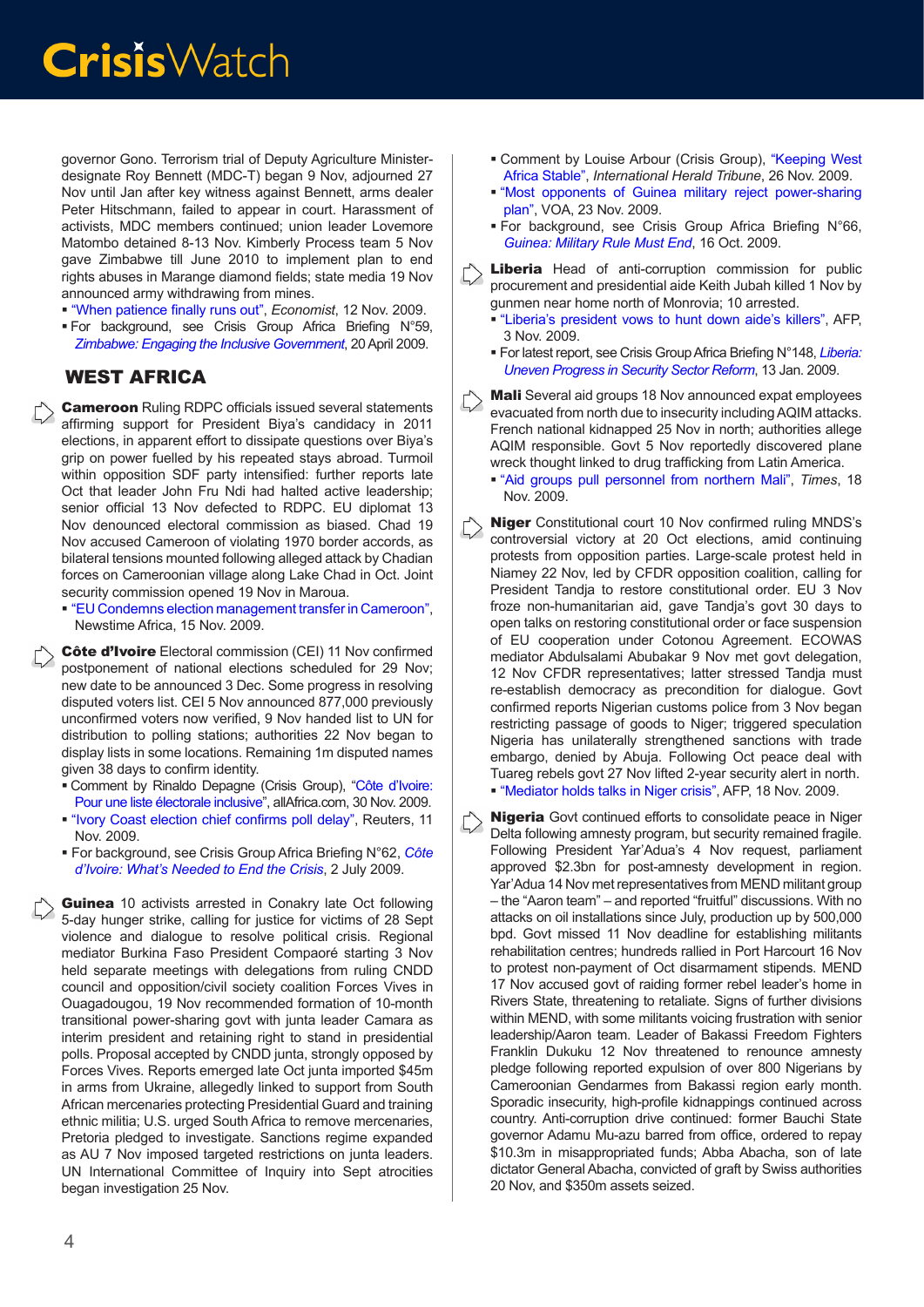### www.crisisgroup.org

- Comment by Nnamdi Obasi (Crisis Group), "Yar'Adua Should Draw Up Roadmap to Delta Peace", allAfrica.com, 30 Nov. 2009.
- ["Nigeria misses militant deadline",](http://news.bbc.co.uk/2/hi/africa/8357167.stm) BBC, 12 Nov. 2009.
- For background, see Crisis Group Africa Briefing N°60, *[Nigeria:](http://www.crisisgroup.org/home/index.cfm?id=6080&l=1) [Seizing the Moment in the Niger Delta](http://www.crisisgroup.org/home/index.cfm?id=6080&l=1)*, 30 April 2009.



#### CENTRAL ASIA

Kazakhstan 19 Nov Parliament bill approving tougher laws on invasion of privacy condemned by opposition as attack on press freedom. Reports emerged mid month govt hired Washington lobbying firm on \$1.5m contract to remove human rights certification requirements for receipt of U.S. aid. Son of Muslim union leader severely beaten 26 Nov, allegedly in retaliation for criticism of authorities by father.

 ["NGO's allege Kazakhstan not ready for OSCE chairmanship"](http://www.jamestown.org/single/?no_cache=1&tx_ttnews%5btt_news%5d=35752&tx_ttnews%5bbackPid%5d=13&cHash=633f350ace), EDM, 19 Nov. 2009.

**Kyrgyzstan** 6 Nov parliamentary resolution, part of President Bakiev plan for overhauling govt institutions, cut number of parliamentary committees from 12 to 9, leaving opposition Social Democratic Party without committee chairmanships. Key opposition leader Omurbek Tekebayev 19 Nov requested Constitutional Court rule on legitimacy of govt overhaul. Govt 12 Nov announced significant utility price increases 2010-2012. Ruling Ak Zhol party 11 Nov refused to back parliamentary initiative to join UNGA protocol abolishing capital punishment, prompting fears death penalty to be reintroduced. Local media voiced concern over continuing intimidation of journalists after 1 journalist killed, 1 attacked early Nov, reportedly related to professional activities. Activist from rights group Memorial deported 19 Nov while gathering information on alleged abuses against Muslims.

- ["Kyrgyz parliamentary changes undermine opposition"](http://iwpr.net/?p=rca&s=f&o=357635&apc_state=henprca), IWPR, 21 Nov. 2009.
- For latest report, see Crisis Group Asia Report N°176, *[Women and Radicalisation in Kyrgyzstan](http://www.crisisgroup.org/home/index.cfm?id=6296&l=1)*, 3 Sept. 2009.

**Tajikistan** At 18 Nov Dushanbe conference on Ferghana region, Tajikistan pressed for demining of borders between Tajikistan, Uzbekistan, Kyrgyzstan; Uzbekistan said cannot occur under current Afghanistan security conditions. Govt 11 Nov introduced electricity rationing after nationwide power breakdown; negotiations continued with Uzbekistan on transit fees for electricity imports from Turkmenistan. President Rakhmon 5 Nov signed decree granting amnesty to some 10,000 prisoners; unknown if political prisoners, those convicted of religious extremism to be included. Detentions of alleged IMU members, supporters continued, with 3 women, 1 juvenile arrested in Sughd region early Nov. Govt issued decree obliging public to pay for information obtained from govt; journalists claimed impediment to free speech.

- "[Is the West showing signs of democratization fatigue?"](http://www.eurasianet.org/departments/civilsociety/articles/eav112309.shtml), EurasiaNet, 23 Nov. 2009.
- For latest report, see Crisis Group Asia Report N°162, *[Tajikistan: On the Road to Failure](http://www.crisisgroup.org/home/index.cfm?id=5907&l=1)*, 12 Feb. 2009.

**Turkmenistan** Caspian Sea legal status working group met in Ashgabat 5-6 Nov; no progress achieved on fundamental issues of disagreement, including defining boundaries, principles of ownership. Govt announced plans to bolster energy, security ties with Iran after high-level meetings 21-22 Nov. Environmental activist arrested Oct released 6 Nov after Moscow threatened to intervene, citing his joint Russian citizenship.

 ["Washington finesses study-abroad controversy](http://www.eurasianet.org/departments/civilsociety/articles/eav112009.shtml)", EurasiaNet, 20 Nov. 2009.

- Uzbekistan Tashkent 2 Nov announced possible energy cooperation with EU, 6 Nov reported agreement to export up to 10bn cubic meters of natural gas to China. Govt 25 Nov announced withdrawal from unified Central Asia power system, citing conflicts among member countries. 18 Nov declined to attend Shanghai Cooperation Organization meetings in Almaty. Opposition leader Sanjar Umarov reportedly freed 7 Nov after 4 years in jail in move seen as conciliatory gesture to West. Large Hizb-ut Tahrir cell exposed in Samarkand region 9 Nov; leading activists arrested.
	- ["Is Uzbek guerrilla force planning homecoming?"](http://iwpr.net/?p=rca&s=f&o=357558&apc_state=henh), IWPR, 18 Nov. 2009.

#### NORTH EAST ASIA

North Korea Tensions with S Korea increased, after North and S Korean naval ships 10 Nov exchanged fire in disputed waters off western peninsula coast in first naval clash in over 7 years. 1 NK officer killed, 3 wounded; NK threatened "merciless military measures". U.S. President Obama travelled to Seoul 18 Nov, announced U.S. to send high-level diplomatic mission to Pyongyang 8 Dec for direct talks. U.S.-sponsored UNSC Resolution 19 Nov condemned arbitrary detention and torture in NK. Chinese Defence Minister Liang Guanglie late month visited Pyongyang, said bilateral relationship "sealed in blood".

 ["NKorea says SKorea faces consequences over clash",](http://www.google.com/hostednews/ap/article/ALeqM5haCFqFsb0gc4n9YqW4dSms9Vtq8gD9BTOI0O0) AP, 11 Nov. 2009.

Crisis Group Asia Report N°179, *[Shades](http://www.crisisgroup.org/home/index.cfm?id=6370&l=1)*  International Crisis Grou *[of Red: China's Debate over North Korea](http://www.crisisgroup.org/home/index.cfm?id=6370&l=1)*, 2 Nov. 2009. China's internal debate following North Korea's most recent provocations was interpreted in some Western capitals as a sign that Beijing is finally getting tough with its neighbour.

- Taiwan Strait U.S. President Obama during mid-month visit to Beijing called for continued progress in China-Taiwan relations. Surrounding statements underscored tensions over upcoming U.S. arms sales to Taiwan, with U.S. administration indicating sales would continue, and Beijing 25 Nov reiterating "resolute" opposition. Taiwanese Premier Wu 21 Nov announced "time not ripe" for negotiations on cross-strait peace accord.
	- " "[Obama firm on Taiwan: aide](http://www.google.com/hostednews/afp/article/ALeqM5h2lkIABEXRaAXpj_FE2ALjnxXBQQ)", AFP, 15 Nov. 2009.

#### SOUTH ASIA

Afghanistan Incumbent Karzai re-elected president after 5> Independent Election Commission 2 Nov decided to cancel run-off following ex-FM Abdullah Abdullah's 1 Nov withdrawal from race. Abdullah 4 Nov ruled out joining new govt. Following widespread Western pressure, Karzai vowed to tackle corruption in 19 Nov inauguration speech; govt 16 Nov said will create new high-level anti-graft unit to investigate senior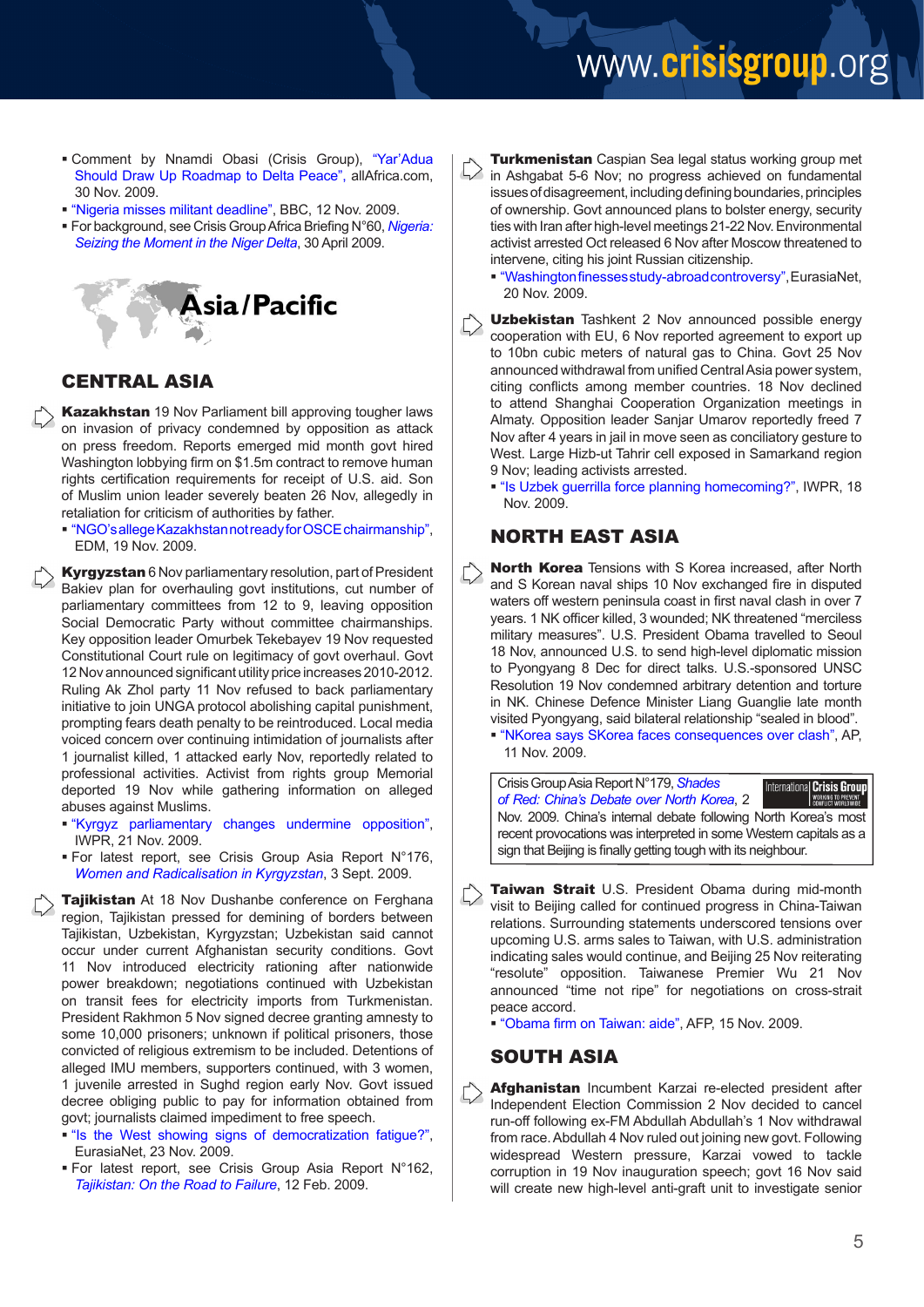officials. UN 5 Nov said will temporarily evacuate 600 foreign staff from Afghanistan due to deteriorating security situation. U.S. President Obama 1 Dec expected to announce U.S. troop increase of 30,000 in new Afghan strategy; U.S. Ambassador Eikenberry in leaked 12 Nov memo warned against troop increase due to corruption of Karzai govt. Suspected Taliban attacks continued: 14 killed in Kapisa province 17 Nov; 17 in Farah province 20 Nov.

- ["Karzai sworn in for second term as president"](http://www.nytimes.com/2009/11/20/world/asia/20afghan.html?partner=rss&emc=rss), *New York Times*, 19 Nov. 2009.
- ["U.N. pulls out foreign staff from Afghanistan",](http://www.alertnet.org/thenews/newsdesk/ISL354255.htm) Reuters, 5 Nov. 2009.

Crisis Group Asia Briefing N°96, International Crisis Group *[Afghanistan: Elections and the Crisis of](http:/http://www.crisisgroup.org/home/index.cfm?id=6376)  [Governance](http:/http://www.crisisgroup.org/home/index.cfm?id=6376)*, 25 November 2009. Only vigorous constitutional and electoral reforms will prevent Afghanistan from slipping further into instability after Hamid Karzai's fraudulent re-election.

**Bangladesh** First trial of suspected BDR mutineers began 25 Nov, govt said trying all 3,500 suspects could take "years". Police 13 Nov arrested 3 suspected members of Lashkar-e-Tayyaba (LeT) militant group, 1 suspected Bangladeshi LeT "leader" 22 Nov.

 "[Bangladesh 'mutiny guards in court' this week](http://news.yahoo.com/s/afp/20091123/wl_sthasia_afp/bangladeshunresttrial)", AFP, 23 Nov. 2009.

India (non-Kashmir) Govt early month launched first phase of "Operation Green Hunt" to combat Maoists: deployed 1,800 paramilitary troops to Gadchiroli district, Maharashtra. Maoist leader Koteswar Rao 6 Nov said open to talks with govt if mutual ceasefire declared. At least 2 killed 20 Nov after Maoists derailed train in Jharkhand. Separatist ULFA called 9 Nov general strike in Assam after 2 top ULFA leaders arrested in Bangladesh early month; at least 7 killed in suspected ULFA boming in Assam 22 Nov.

["India's 21st-century war",](http://www.opendemocracy.net/openindia/paul-rogers/india%E2%80%99s-21st-century-war) openDemocracy, 5 Nov. 2009.

Kashmir High number of infiltration attempts by militants across LoC continued; Pakistan rejected Indian army's early month claim Pakistani troops providing cover fire for militants. Indian army killed 3 militants 4 Nov, 6 militants 14 Nov in infiltration attempts. Pakistan govt 23 Nov accussed India of stalling resumption of peace talks after India PM Singh questioned Pakistan govt's control of own army. Pakistan court 25 Nov charged 7 over involvement in Nov 2008 Mumbai terror attacks.

 ["Four killed in Kashmir border clash, incursions rise",](http://news.yahoo.com/s/nm/20091104/india_nm/india436765) Reuters, 4 Nov. 2009.

Nepal Maoists launched largest anti-govt street protests since May resignation from govt, blocking infrastructure, access to ministries during 1st half of month; occasional violent clashes with police. Maoists still demand apology for President Yadav blocking ex-army chief General Katwal's dismissal May; leader Prachanda 8 Nov said Maoists may declare "parallel govt" if demands for "civilian supremacy" over army not met. Prachanda called off protests 13 Nov and allowed passage of budget, but as talks with govt faltered 21 Nov called for monthlong resumption, including 3-day Dec general strike. U.S., EU 20 Nov expressed "concern" over protests, slow progress on peace process.

["Maoists to go on warpath again",](http://timesofindia.indiatimes.com/world/south-asia/Maoists-to-go-on-warpath-again/articleshow/5255572.cms) *Times of India*, 21 Nov. 2009.

- For background, see Crisis Group Asia Report N°173, *[Nepal's Future: In Whose Hands?](http://www.crisisgroup.org/home/index.cfm?id=6269&l=1)*, 13 Aug. 2009.
- Pakistan Army's offensive against Taliban in S Waziristan continued: 17 Nov claimed capture of main Taliban bases, said will continue operations in countryside; military claimed more than 500 militants killed so far, no independent verification. Dozens killed as wave of terror attacks continued, including 35 killed in Rawalpindi 2 Nov, 10 killed in 13 Nov attack on Peshwar intelligence service (ISI) office. Aid agencies said military continues to block access to 240,000 displaced by fighting. Political uncertainty after 28 Nov expiration of corruption amnesty for some 8,000 people, including President Zardari and 4 ministers, issued by ex-President Musharraf 2007; Zardari retains presidential immunity from prosecution, unclear if others will be charged. Zardari 29 Nov transferred authority over Pakistan's nuclear weapons from himself to PM Gilani: opposition continued calls for Zardari to relinquish more powers. In bid to ease separatist tensions Gilani 24 Nov announced Balochistan reform package, said open to talks with Baloch leaders.
	- Comment by Mark Schneider (Crisis Group), "[Fata 101:](http://www.crisisgroup.org/home/index.cfm?id=6378&l=1)  [When the Shooting Stops"](http://www.crisisgroup.org/home/index.cfm?id=6378&l=1), *Foreign Policy*, 4 Nov. 2009.
	- ["Political storm brews for President Zardari: analysts"](http://www.dawn.com/wps/wcm/connect/dawn-content-library/dawn/news/pakistan/04-political-storm-brews-for-president-zardari-qs-06?utm_source=feedburner&utm_medium=feed&utm_campaign=Feed%3A+dawn%2Fnews%2Fpakistan+%28DAWN.COM+-+Pakistan+News%29&utm_content=Go), *Dawn*, 30 Nov. 2009.
	- For background, see Crisis Group Asia Report N°178, *[Pakistan: Countering Militancy in FATA](http://www.crisisgroup.org/home/index.cfm?id=6356&l=1)*, 21 Oct. 2009.
- **Sri Lanka** Govt 21 Nov announced some 100,000 IDPs released from internment camps in north during month; said remaining 136,000 will have "guaranteed freedom of movement" from 1 Dec, camps to close completely by Feb 2010. UN, rights groups welcomed announcement, humanitarian agencies privately expressed concerns about nature of resettlement: IDPs returned to areas not fully demined, without adequate provisions, infrastructure, or livelihood options; no independent monitoring and movements tightly controlled by military. Former army commander General Sarath Fonseka resigned 12 Nov, accused govt of sidelining him after civil war victory; Fonseka 29 Nov announced will stand as common opposition candidate against President Rajapaksa in 26 Jan 2010 presidential elections. Sri Lanka late month blocked from hosting 2011 Commonwealth summit due to poor human rights record.
	- ["Agencies raise concerns over IDP care once resettled"](http://www.alertnet.org/thenews/newsdesk/IRIN/551c820fd371deba66859d18f1fab7c9.htm), IRIN, 23 Nov. 2009.

#### SOUTH EAST ASIA

Indonesia Chief of anti-terror unit 19 Nov warned of risk from new terror cells, called for more power to detain suspects. Foreigners targeted in 3 shooting incidents in Aceh: head of German Red Cross delegation injured in 5 Nov attack, EU representative's house fired at 16 Nov, and home of 2 U.S. teachers fired at 23 Nov; motives and perpetrators unknown. Govt began repatriating several hundred West Papuan refugees long resident in PNG. 5 former political prisoners 16 Nov raised banned Morning Star flag in front of Papuan provincial parliament; police quickly broke up peaceful demonstration. In separate case, 3 Papuans sentenced to 2 and 3-year jail terms for raising Morning Star in Manokwari Jan. Amnesty International 30 Nov called for investigation into human rights violations by police in Nabire district. Papuan Council chief rejected link alleged by govt between rebel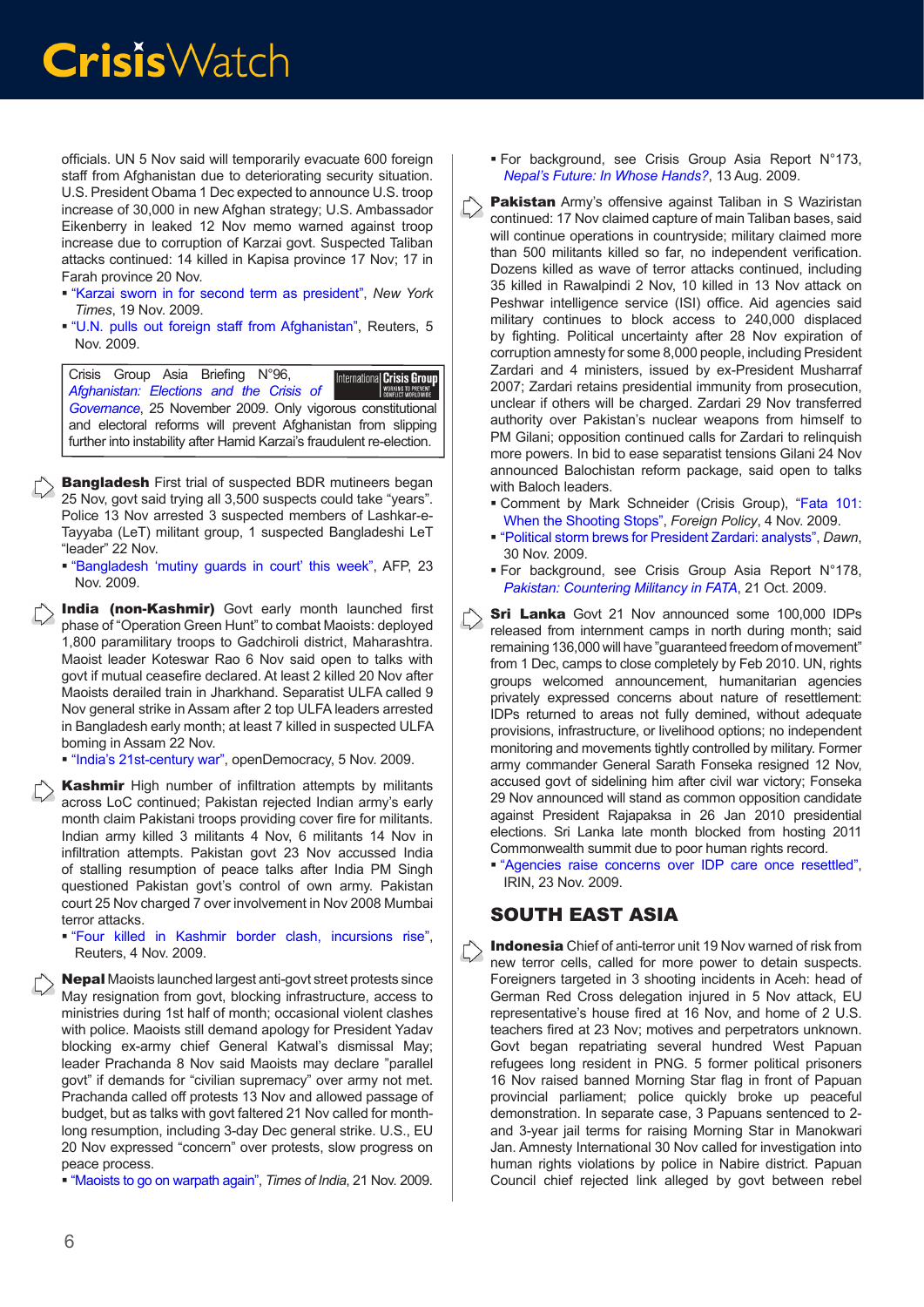### www.crisisgroup.org

leader Kelly Kwalik and recent attacks near Freeport mine.

- ["Terrorism in Asia: still a threat",](http://knowledge.insead.edu/terrorism-asia-threat-091119.cfm) INSEAD, 19 Nov. 2009.
- For latest report, see Crisis Group Asia Briefing N°95, *[Indonesia: Noordin Top's Support Base](http://www.crisisgroup.org/home/index.cfm?id=6289&l=1)*, 27 Aug. 2009.

Myanmar/Burma In highest-level visit in 14 years, U.S. Asst Sec State Campbell 3 Nov met PM Gen Thein Sein, 4 Nov held talks with NLD leader Aung San Suu Kyi; junta leader Than Shwe reportedly snubbed delegation. Campbell's deputy Scott Marciel later said U.S. to maintain existing sanctions pending progress. Meeting Thein Sein at ASEAN conference in Singapore 15 Nov, U.S. President Obama called for release of all political prisoners including Suu Kyi. U.S. Sec State Clinton 11 Nov urged China, India to push junta for reforms. Suu Kyi 9 Nov expressed support for U.S. policy of direct engagement, thanked junta for allowing visit; 11 Nov sent letter to regime requesting meeting with Than Shwe. UNGA committee for human rights 19 Nov passed resolution condemning regime for abuses, called for 2010 elections to be inclusive. State media 10 Nov reported some separatist armed groups agreed to become border guards as part of govt plan to incorporate their militias.

- ["U.S. diplomat meets Myanmar's top dissident and urges](http://www.nytimes.com/2009/11/05/world/asia/05myanmar.html) [junta to work with her"](http://www.nytimes.com/2009/11/05/world/asia/05myanmar.html), *New York Times*, 4 Nov. 2009.
- For latest report, see Crisis Group Asia Report N°177, *[China's Myanmar Dilemma](http://www.crisisgroup.org/home/index.cfm?id=6308&l=1)*, 14 Sept. 2009.

Philippines Group of local politicians, supporters and journalists abducted 23 Nov by around 100 gunmen in Maguindanao province, Mindanao, while on way to file candidacy for upcoming elections; 57 later confirmed dead. Perpetrators believed linked to political family allied to President Arroyo; local politician charged with murders 27 Nov, several local officials, police, military commanders suspended same day. UNICEF worker shot dead in same province 26 Nov. In 12-13 Nov visit, U.S. Sec State Clinton voiced support for govt-MILF talks, encouraging accord before 2010 elections. Statement followed meeting of senior MILF officials with senior U.S. State Dept official who delivered letter promising U.S. assistance for peace process. First meeting between MILF and govt officials since 2008 in Kuala Lumpur 17 Nov. MILF 12 Nov secured release of Irish priest one month after his abduction by rogue MILF elements; police urged MILF leadership to deliver kidnappers. Violence flared elsewhere in Mindanao as military confronted leftist New People's Army (NPA) rebels in bloodiest clashes in 2 years; NPA killed 8 soldiers, 4 others in 11 Nov attack; military killed 11 rebels in same day counter-attack; 1 soldier, 5 rebels killed in separate clashes.

- ["In Philippines strife, uprooting is a constant"](http://www.nytimes.com/2009/11/23/world/asia/23phils.html), *New York Times*, 22 Nov. 2009.
- For latest report, see Crisis Group Asia Briefing N°88, *[The](http://www.crisisgroup.org/home/index.cfm?id=5921&l=1) [Philippines: Running in Place in Mindanao](http://www.crisisgroup.org/home/index.cfm?id=5921&l=1)*, 16 Feb. 2009.

**Thailand** Diplomatic row with Cambodia intensified over former PM Thaksin's 10-14 Nov visit to Phnom Penh to take up economic adviser post offered by Cambodian PM Hun Sen in Oct. Both countries 5 Nov recalled ambassadors, Cambodia 11 Nov rejected Thai extradition request for Thaksin to face charges over conflict of interest, saying case politically motivated. Thailand 17 Nov said it was reviewing aid program to Cambodia. In 12 Nov speech to supporters in Phnom Penh Thaksin criticised Thai govt's policy towards Cambodia. 12 injured by small explosion at anti-Thaksin "yellow shirt" protest in Bangkok 15 Nov. Large Thaksin supporter "red shirt" rallies

planned 28 Nov postponed after govt declared it would enforce Internal Security Act. PM Abhisit cancelled 29 Nov trip to pro-Thaksin stronghold Chiang Mai, citing security concerns. Violence continued in south; security forces killed 6 suspected insurgents 17 Nov; 3 civilians shot dead by suspected insurgents 30 Nov. Opposition Puea Thai party chairman Chavalit 2 Nov suggested establishing autonomous region in southern border provinces; Abhisit rejected proposal, said govt favoured increasing people's participation rather than new administrative structure. Proposal followed late-Oct suggestion by Malaysian PM to give degree of autonomy to South to resolve insurgency.

- ["A new way to annoy a neighbour"](http://www.economist.com/world/asia/displaystory.cfm?story_id=14857229), *Economist*, 12 Nov. 2009.
- For background, see Crisis Group Asia Report N°170, *[Recruiting Militants in Southern Thailand](http://www.crisisgroup.org/home/index.cfm?id=6170&l=1)*, 22 June 2009.

**Timor-Leste** Prosecutors in trial of 28 people accused of Feb 2008 attack on President Ramos-Horta and PM Gusmao 20 Nov refused to release autopsy photos allegedly showing rebel leader Alfredo Reinado executed at close range. Ramos-Horta 12 Nov repeated calls for "mutual reconciliation" with Indonesia. Court of Appeal investigation continued into govt's Aug release of Maternus Bere, Indonesian-era militia leader indicted for crimes against humanity; Bere repatriated to Indonesia 30 Oct.

- ["Prosecution stalls on rebel's autopsy photos",](http://www.smh.com.au/world/prosecution-stalls-on-rebels-autopsy-photos-20091119-iow7.html) *Sydney Morning Herald*, 20 Nov. 2009.
- For latest report, see Crisis Group Asia Briefing N°87, *[Timor-](http://www.crisisgroup.org/home/index.cfm?id=5900&l=1)[Leste: No Time for Complacency](http://www.crisisgroup.org/home/index.cfm?id=5900&l=1)*, 9 Feb. 2009.

#### PACIFIC

Fiji Accusing Australia and New Zealand of interfering in Fiji's internal affairs, military leader Bainimarama expelled both countries' Commissioners 4 Nov; Australia responded in kind.

Europe

["Coconut dictator"](http://www.economist.com/world/asia/displaystory.cfm?story_id=14861536), *Economist*, 12 Nov. 2009.



- Bosnia Peace Implementation Council 18-19 Nov concluded Bosnia failed to fulfil conditions for closing Office of High Representative, expressed "serious concern" over lack of progress, gave full support to HR Inzko. Decision followed earlymonth negotiations over Oct reform package, visits by high-level diplomats. Bosnian parties rejected EU, U.S. negotiators' 24-25 Nov revised reform package. UNSC 18 Nov approved extension of EUFOR mandate for another year. Inter-party talks initiated by Bosniak Party of Democratic Action cancelled 11 Nov after other parties refused to participate. Mostar civil servants went on strike 17 Nov after city council failed to elect city mayor, adopt budget for 17th time. Republika Srpska visit by war criminal Biljana Plavsic, recently released from prison by UN War Crimes Tribunal, provoked outrage among Bosniaks, Croats. Karadzic's trial at The Hague postponed until March 2010 after he refused to attend; to be appointed a defence attorney if he refuses to appear in court.
	- Comment by Louise Arbour (Crisis Group), ["Bosnia's](http://www.crisisgroup.org/home/index.cfm?id=6395&l=1)  [Continuing Chaos"](http://www.crisisgroup.org/home/index.cfm?id=6395&l=1), *Foreign Policy*, 18 Nov. 2009.
	- ["International community stuck in Bosnia",](http://www.isn.ethz.ch/isn/Current-Affairs/Security-Watch/Detail/?ots591=4888CAA0-B3DB-1461-98B9-E20E7B9C13D4&lng=en&id=110001) ISN, 27 Nov. 2009.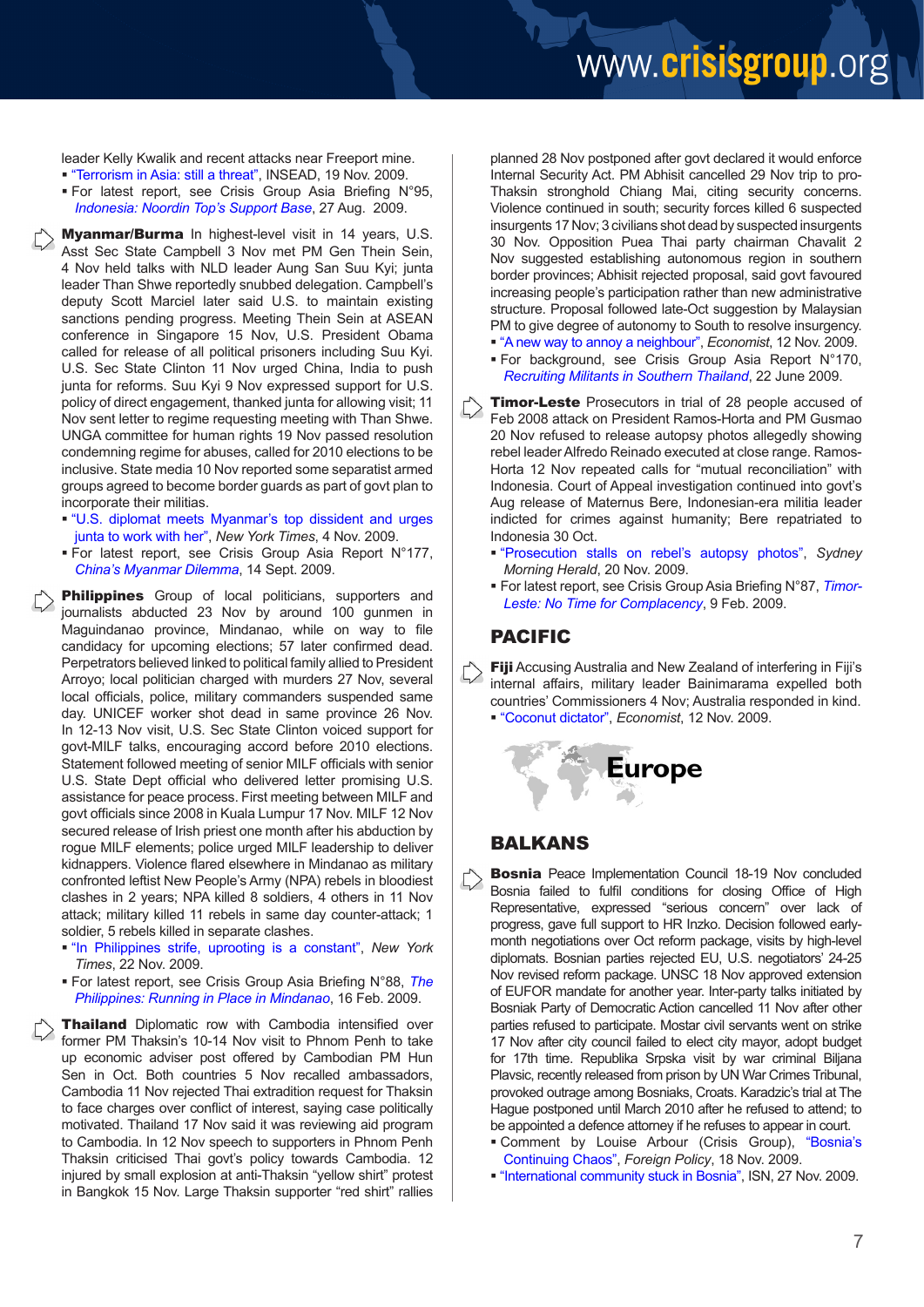Crisis Group Europe Briefing N°57, International Crisis Group *[Bosnia's Dual Crisis](http://www.crisisgroup.org/home/index.cfm?id=6386&l=1)*, 12 November 2009. The international community should take a firm decision to reinforce and transform its engagement in Bosnia and Herzegovina at the 18-19 November meeting of the Peace Implementation Council (PIC) or risk growing instability.

- Kosovo 15 Nov municipal elections, first polls since Feb 2008 declaration of independence, cited by local, international monitors as generally satisfactory. Overall turnout 45%; Kosovo Serb participation highest since Belgrade started calling for Serb boycotts in 2004. Some incidents prior to poll, including gunshots fired at Alliance for Future of Kosovo candidate for Mitrovica mayor 13 Nov. 15 municipalities elected mayors in 1st round: PM Thaci's Democratic Party won 5 municipalities, Alliance for Future of Kosovo 4, Democratic League of Kosovo 2, Serb Liberals 2. 2nd round needed in 21 municipalities, scheduled 13 Dec. Some accusations of fraud including in Gjakova, where rising tensions saw shots fired at municipal building 24 Nov. CEC annulled results of 15 polling stations. Under strong international pressure, Democratic Party of Kosovo 20 Nov retracted 19 Nov threat to break with coalition partner Democratic League of Kosovo, confirmed coalition will continue. ICJ case brought by Serbia refuting legality of Kosovo's independence declaration to begin 1 Dec; court president 20 Nov said Court's advisory opinion will not be "clear yes or no".
	- ["Caught between Pristina and Belgrade"](http://www.isn.ethz.ch/isn/Current-Affairs/Security-Watch/Detail/?lng=en&id=109776), ISN, 20 Nov. 2009.
	- For latest report, see Crisis Group Europe Briefing N°56, *[Kosovo: Štrpce, a Model Serb Enclave?](http://www.crisisgroup.org/home/index.cfm?id=6346&l=1)*, 15 Oct. 2009.

Macedonia Talks to resolve name dispute with Greece continued ahead of early Dec EU Council discussion on start date for accession negotiations, which Greece has threatened to block in absence of name solution. Reports emerged of setbacks at UN-mediated talks 16 Nov with Macedonian sources reporting expanded Greek demands for a solution – denied by Greece. No major progress reported at 27 Nov meeting between Macedonian, Greek PMs in Greece. Local media speculation over possible early elections in spring 2010 if Greece blocks EU accession progress in Dec; PM Gruevski denied memo sent to supporters indicated he was considering early elections. EU Council of Ministers 30 Nov lifted visa restrictions against Macedonia, to begin 19 Dec instead of 1 Jan.

- ["Macedonian PM seeks EU support",](http://www.balkaninsight.com/en/main/news/24048/) BalkanInsight, 30 Nov. 2009.
- For latest report, see Crisis Group Europe Briefing N°52, *[Macedonia's Name: Breaking the Deadlock](http://www.crisisgroup.org/home/index.cfm?id=5862&l=1)*, 12 Jan. 2009.

Serbia ICTY chief prosecutor Brammertz visited early Nov to assess Serbia's cooperation with Court; allegedly favourable report to be delivered to UNSC 3 Dec, though stops short of citing full cooperation. Addressing Dutch parliament EU enlargement debate 12 Nov, Dutch FM noted progress in Serbia's cooperation with UN war crimes tribunal. New military base near Kosovo, Macedonian borders prompted criticism from local Serbian Albanians. EU Council of Ministers 30 Nov lifted visa restrictions against Serbia, to begin 19 Dec instead of 1 Jan.

["See you in court",](http://www.economist.com/world/europe/displaystory.cfm?story_id=14973190) *Economist*, 26 Nov. 2009.

#### **CAUCASUS**

Armenia/Turkey Yerevan 2 Nov said expects Ankara to ratify 10 Oct landmark protocols normalizing relations first, within "reasonable timeframe". Armenian President Sarkisian 2 Nov said will not stop seeking recognition of Ottomanera mass killings of Armenians as genocide, will not make additional concessions to Azerbaijan over Nagorno-Karabakh conflict. Armenian govt reiterated that Turkey rapprochement and N-K conflict resolution not linked; Turkish FM 17 Nov said will take no further steps on protocols without N-K progress. Yerevan 20 Nov declared no further negotiations with Turkey until ratification completed by parliaments.

- ["Armenian president defends Turkey policy",](http://www.rferl.org/content/Armenian_President_Defends_Turkey_Policy/1869223.html) RFE/RL, 4 Nov. 2009.
- For background, see Crisis Group Europe Report N° 199, *[Turkey and Armenia: Opening Minds, Opening Borders](http://www.crisisgroup.org/home/index.cfm?id=6050&l=1)*, 14 Apr. 2009.
- Armenia Opposition Armenian National Council (HAK) leader and former president Ter-Petrossian 11 Nov suggested readiness to recognise President Sarkisian's legitimacy if govt cooperates with opposition; also denounced "extreme nationalist" demands for land claims against Turkey. Sarkisian 19 Nov formally submitted 10 Oct Turkey rapprochement protocols to Constitutional Court, which must rule on constitutionality before protocols can go to parliament for ratification. Court 23 Nov released opposition journalist Nikol Pashinian, on trial for alleged role in March 2008 post-election violence, removed bar on his candidacy in Jan parliamentary by-election. NATO special representative to South Caucasus 6 Nov announced Armenian troops to go to Afghanistan 2010.
	- ["Turkish diplomacy reshapes the Armenian political](http://www.jamestown.org/programs/edm/single/?tx_ttnews%5btt_news%5d=35765&tx_ttnews%5bbackPid%5d=27&cHash=d75d3dafa4)  landscape"[, EDM, 23 Nov. 2009.](http://www.jamestown.org/programs/edm/single/?tx_ttnews%5btt_news%5d=35765&tx_ttnews%5bbackPid%5d=27&cHash=d75d3dafa4)
- Azerbaijan Baku accelerated efforts on alternative gas export routes to Europe, signing agreements with Bulgaria, MoU with Iran. Govt 19 Nov called for security guarantees from NATO in exchange for partnership. Court 11 Nov sentenced 2 youth activists, arrested Aug on charges of hooliganism, to 2/2.5 year prison terms, drawing further condemnation from international community over case.

 ["Azerbaijan accelerates gas export diversification efforts](http://www.jamestown.org/single/?no_cache=1&tx_ttnews%5Btt_news%5D=35741&tx_ttnews%5BbackPid%5D=13&cHash=c266069531)", EDM, 18 Nov. 2009.

- Chechnya (Russia) President Kadyrov 13 Nov reported security forces killed up to 20 rebels 13 Nov in special operation in Shalazh, 30km SW of Grozny, possibly including head of selfdeclared North Caucasus "emirate" Doku Umarov. Several other violent incidents reported over month. Russia 24 Nov imposed counter-terrorist operation on part of Achkhoi-Martan district. Parliament Speaker in 2 Nov interview further distanced Grozny from exiled leader of Chechen Republic Ichkeria.
	- ["Insurgent violence reported in Chechnya, Ingushetia and](http://www.jamestown.org/programs/ncw/single/?tx_ttnews%5btt_news%5d=35768&tx_ttnews%5bbackPid%5d=24&cHash=4418aef17c)  [Dagestan"](http://www.jamestown.org/programs/ncw/single/?tx_ttnews%5btt_news%5d=35768&tx_ttnews%5bbackPid%5d=24&cHash=4418aef17c), EDM, 24 Nov. 2009.
- North Caucasus (non-Chechnya) Chief of staff of Combined Group of Forces in the North Caucasus Col. Oleg Panarin 8 Nov said situation in NC getting worse, rebel numbers increasing. President Medvedev in address to nation 12 Nov described violence in North Caucasus as biggest domestic problem, said level of corruption and violence "unprecedented", will create cabinet post dedicated to tackling NC problems. Ingushetia president Yevkurov 22 Nov said state corruption helping Islamist insurgency, confirmed lawenforcement agencies behind 8 kidnappings in 2009. Violence continued, including in Dagestan, several militants killed in clashes with security services over month, section of natural gas pipeline damaged by explosion 11 Nov, bomb exploded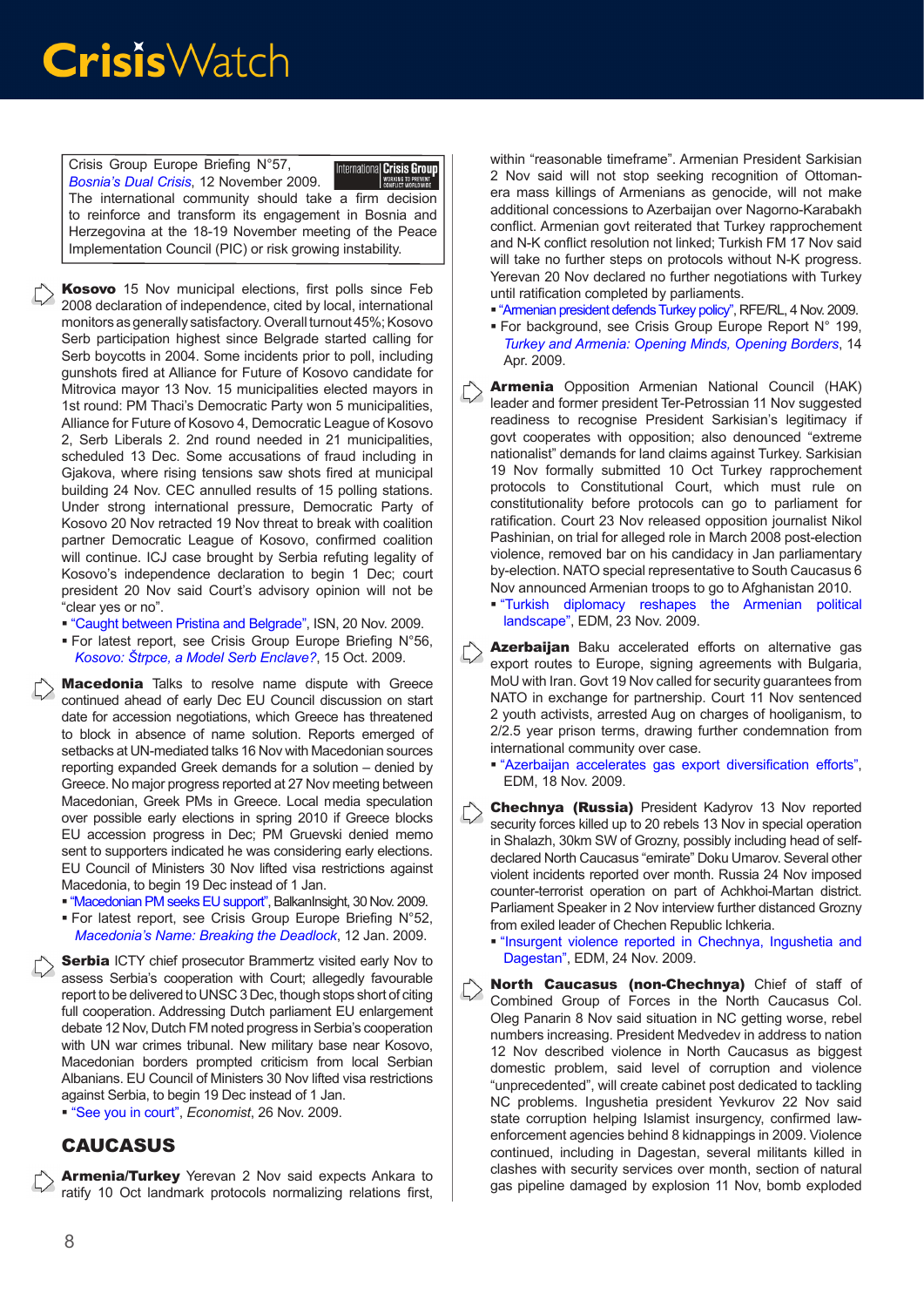under passenger train 30 Nov; in Kabardino-Balkaria electric power substation in Elbrusk district blown up 17 Nov, 2 electric power line pylons blown up in Zolsky district 19 Nov, 2 policemen found beheaded in capital Nalchik 24 Nov.

- ["Ingushetia's president loses his lustre in his first year in](http://www.jamestown.org/programs/ncw/single/?tx_ttnews%5btt_news%5d=35731&tx_ttnews%5bbackPid%5d=24&cHash=f083e4962a) [office](http://www.jamestown.org/programs/ncw/single/?tx_ttnews%5btt_news%5d=35731&tx_ttnews%5bbackPid%5d=24&cHash=f083e4962a)", EDM, 13 Nov. 2009.
- For background, see Crisis Group Europe Report N°192, *[Russia's Dagestan: Conflict Cause](http://www.crisisgroup.org/home/index.cfm?id=5466&l=1)s*, 3 June 2008.

Georgia Increased tensions with Russia following accusations from Moscow, South Ossetia (SO), Abkhazia of Georgian military activity in breakaway republics, and arrests of Georgians by Russian troops reported near Abkhazian, SO administrative borders; latter included 4 teenagers arrested 4 Nov on charges of illegal border crossing, possession of explosives, triggering international outcry over detention of minors. Russia-Georgia Geneva talks 11 Nov focused on issue of border arrests; no agreement reached on new security regime on ground. EU Monitoring Mission 13 Nov announced plans to use satellite imagery to monitor conflict zones, provoking protest from SO, Abkhazia. SO 19 Nov pulled out of latest round of security talks with Georgian officials citing "procedural divergences". Car belonging to Abkhaz opposition party official and office of its presidential candidate's company blown up 19, 20 Nov; no casualties reported.

- ["Russian border opening plan under scrutiny"](http://www.iwpr.net/?p=crs&s=f&o=357607&apc_state=henpcrs), IWPR, 20 Nov. 2009.
- For background, see Crisis Group Europe Briefing N°53, *[Georgia-Russia: Still Insecure and Dangerous](http://www.crisisgroup.org/home/index.cfm?id=6171&l=1)*, 22 June 2009.

Nagorno-Karabakh (Azerbaijan) Azerbaijani President Aliyev and Armenian president Sarkisian 22 Nov met under auspices of OSCE Minsk Group in Munich, reported "important progress". French co-chair, Armenian, Azerbaijani FMs 23 Nov commended constructive nature of discussions. Prior to meeting, Aliyev had threatened to reclaim N-K by force if talks failed to produce diplomatic solution.

- ["Mediators note progress in Munich Karabakh talks"](http://www.rferl.org/content/Mediators_Note_Progress_In_Munich_Karabakh_Talks/1886725.html), RFE/ RL, 24 Nov. 2008.
- For background, see Crisis Group Europe Briefing N°55, *[Nagorno-Karabakh: Getting to a Breakthrough](http://www.crisisgroup.org/home/index.cfm?id=6338&l=1)*, 7 Oct. 2009.

#### EASTERN EUROPE

**Belarus** EU FMs 17 Nov decided to extend sanctions regime for Belarus, mainly comprising travel bans on top officials, for another year, but continue suspending sanctions; will also offer talks on easing visa rules. Easing in response to Belarus' recent release of political prisoners, dialogue with Brussels. Italian PM Berlusconi in Minsk 30 Nov, first Western leader to visit Belarus in 10 years. Belarus 27 Nov signed customs union with Russia, Kazakhstan.

 ["'Pragmatic' EU keeps Belarus sanctions in suspension](http://www.rferl.org/content/Pragmatic_EU_To_Keep_Belarus_Sanctions_In_Suspension/1879712.html)", RFE/RL, 17 Nov. 2009.

Moldova Election of govt coalition's presidential candidate Marian Lupu blocked by opposition Communist walkout of parliament 10 Nov, leaving insufficient deputies required for valid ballot; new vote to be held 10 Dec.

["No quick fix for Moldova's political crisis](http://www.rferl.org/content/No_Quick_Fix_For_Moldovas_Political_Crisis/1891080.html)", RFE/RL, 30 Nov. 2009.

**Ukraine** Russia 2 Nov warned EU president Sweden of possible disruption to Europe gas supplies due to problems with Ukrainian energy payments, urged EU assistance to help Ukraine pay bills. Ukraine 6 Nov told EU it has sufficient gas stored to ensure flows. Russian PM Putin 11 Nov warned Russia will cut Europe deliveries if Ukraine siphons off gas for its own use. Fear over Ukraine's ability to pay bills fuelled by IMF early Nov delaying release of \$3.8b loan instalment, following govt's Oct contravention of loan agreement; EU FMs 18 Nov announced support for strict conditionality on IMF loan instalments to encourage reforms. President Yuschenko 19 Nov urged Kremlin to revise terms of Jan 2009 gas agreement; PM Tymoshenko same day told Putin Ukraine would fulfil deal.

 ["Ukraine relying on IMF payments for Russian gas purchase"](http://www.jamestown.org/single/?no_cache=1&tx_ttnews%5btt_news%5d=35744&tx_ttnews%5bbackPid%5d=7&cHash=c7356ebd92), EDM, 18 Nov. 2009.

#### WESTERN EUROPE/MEDITERRANEAN

Basque Country (Spain) ETA political wing Batasuna 14 Nov called for talks with govt based on Northern Ireland peace process principles; did not condemn ETA use of violence. Police detained 36 suspected ETA supporters 24 Nov, and 34 suspected members of ETA's youth wing Segi 26 Nov. Shots fired between policeman and suspected ETA terrorists believed to be planting bomb at police barracks 29 Nov.

 ["ETA's political arm calls for peace talks in Spain",](http://www.reuters.com/article/worldNews/idUSTRE5AD1G020091114) Reuters, 14 Nov. 2009.

Cyprus Greek Cypriot leader Christofias's late-Oct statement  $\left\langle \cdot \right\rangle$ that deal to reunify island "still not in sight" followed by string of proposals to encourage agreement. UN 10 Nov announced renewed UK offer to hand over half its 117km2 sovereign territory in Cyprus to help speed up settlement, conditional on sides agreeing peace deal and approval by referenda. Greek Cypriot FM responded saying no additional incentives needed; Ankara expressed approval of offer. Ankara's 17 Nov proposal for 5-party conference, under UN supervision, on reunification rejected by Christofias. Turkish Cypriot leader Talat proposed marathon-style intensive talks to continue until agreement reached. At their 53rd meeting 20 Nov leaders discussed future of negotiations, decided on new phase beginning Jan with intensive 3-4 day talks, possibly including give-andtake process. Sides also discussed property 13, 17 Nov, and citizenship, immigration and asylum 24 Nov, including Turkish "settlers" in north. Talat indicated progress on categorization of properties. Christofias 26 Nov in letter to EU member states warned Nicosia will block Turkey's EU accession bid unless Ankara recognizes Cyprus; Ankara responded calling for restrictions on Turkish Cypriots to be lifted, will not open ports to Cyprus before agreement reached to reunify island.

- ["UN envoy focuses on progress in unification talks](http://www.ft.com/cms/s/0/102d209a-cd14-11de-a748-00144feabdc0.html)", *Financial Times*, 9 Nov. 2009.
- For latest report, see Crisis Group Europe Report N°201, *[Cyprus: Reunification or Partition](http://www.crisisgroup.org/home/index.cfm?id=6320&l=1)?*, 30 Sept. 2009.

Northern Ireland Independent Monitoring Commission 4 Nov reported dissident republican threat at highest level for almost 6 years; Real IRA and Continuity IRA working more closely together, seeking to launch attacks on mainland Britain. Several incidents over month blamed on dissident republicans: mortar bomb found by police in Armagh 18 Nov; gun attack on police officers in County Fermanagh 21 Nov, several men arrested including reserve soldier in Irish Army; 180kg bomb left outside Policing Board HQ in Belfast 21 Nov; unexploded pipe bomb found 30 Nov near police station in Strabane. Deal on devolution of justice and policing appeared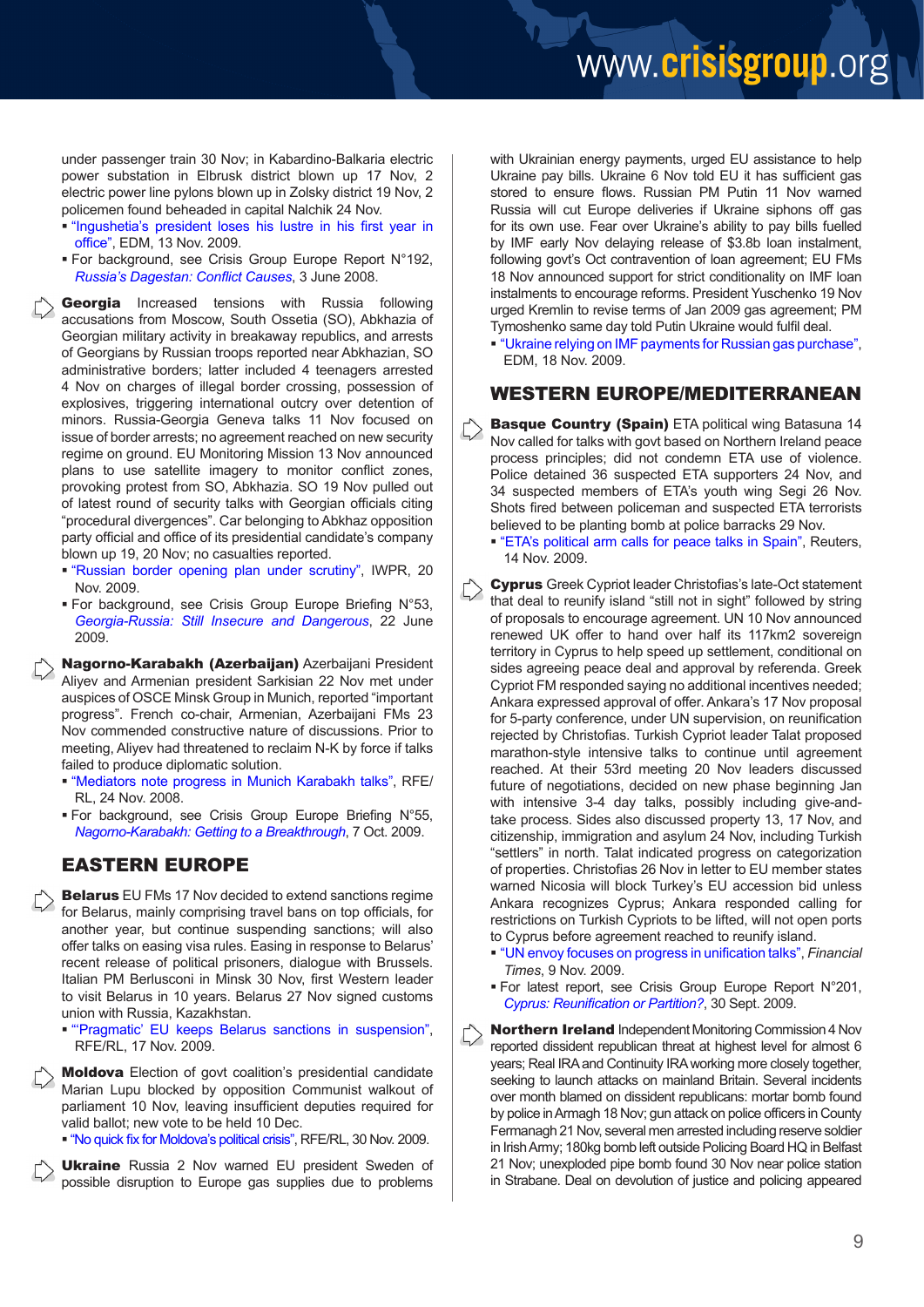under threat with unionists pressing for maintenance of Ulster's fulltime reserve police force.

 ["Devolution of justice years away says DUP man",](http://news.bbc.co.uk/2/hi/uk_news/northern_ireland/8385195.stm) BBC, 30 Nov. 2009.

**Turkey** Interior Minister Besir Atalay 10 Nov presented govt initiative before parliament for resolving Kurdish conflict through greater minority rights, amid strong protests from main opposition parties. Second group of 8 PKK members surrendered to authorities 11 Nov after return from N Iraq. Rally by pro-Kurdish DTP in western city Izmir 22 Nov sparked clashes. Naval colonel briefly detained 11 Nov in connection with alleged plot to discredit AKP govt revealed in June. Chief prosecutor midmonth launched investigation into allegedly politically motivated govt wiretaps of senior politicians, judiciary officials. European Parliament 26 Nov adopted draft European Council document before Dec summit, omitting sanctions against Turkey for failing to open ports to Greek Cypriot traffic.

 ["Turkey unveils reform steps for Kurdish minority",](http://www.dailystar.com.lb/article.asp?edition_id=10&categ_id=2&article_id=108705) Reuters, 14 Nov. 2009.



#### LATIN AMERICA

**Bolivia** President Morales intensified campaigning in opposition-controlled eastern departments ahead of 6 Dec presidential, legislative elections. Govt-controlled lower house 18 Nov approved report on April killing of 3 foreign mercenaries accused of plotting to kill Morales: report accused key Santa Cruz department opposition figures of funding plot; opposition denied, said findings politically motivated.

["Evo seduce a las clases medias"](http://www.infolatam.com/entrada/bolivia_evo_seduce_a_las_clases_medias-16972.html), Infolatam, 3 Dec. 2009.

Colombia Tensions with Venezuela escalated throughout month (see Venezuela). 9 soldiers killed in 9 Nov FARC attack on army base in Cauca department, largest FARC attack of 2009; govt deployed further 2,500 troops to Cauca in response. In blow to bid for referendum on constitutional change to allow possible 3rd term for President Uribe, group of associate judges called upon by National Electoral Council 12 Nov declared signatures and funding supporting referendum initiative invalid; Constitutional Court to make final decision early 2010 on whether to hold referendum. Govt 4 Nov made text of military base deal with U.S. public: controversy in South America over the fact that text does not explicitly assure that bases will only be used for operations inside Colombia.

- ["Referendo reeleccionista queda sin piso legal"](http://www.semana.com/noticias-politica/referendo-reeleccionista-queda-piso-legal/131295.aspx), *Semana*, 12 Nov. 2009.
- For background, see Crisis Group Latin America Briefing N°21, *[The Virtuous Twins: Protecting Human Rights and](http://www.crisisgroup.org/home/index.cfm?id=6112&l=1) [Improving Security in Colombia](http://www.crisisgroup.org/home/index.cfm?id=6112&l=1)*, 25 May 2009.

 $\sum$  Ecuador Ecuador and Colombia took further steps towards re-establishing diplomatic relations: 13 Nov named charges d'affaires, 19 Nov reactivated binational border commission; Ecuadorean judge 4 Nov suspended arrest warrants for Colombia army commander General Freddy Padilla, ex-Defence Minister Juan Santos. Private media outlets 21 Nov said govt's new proposed Communications Law restricts "liberties and rights".

 ["Colombia, Ecuador move toward normalizing ties",](http://www.alertnet.org/thenews/newsdesk/N13460890.htm) Reuters, 13 Nov. 2009.

Haiti Ex-Planning Minister Jean-Max Bellerive 11 Nov sworn in  $\left\langle \right\rangle$ as new PM after early month confirmation by Congress, Senate; followed Senate's 30 Oct dismissal of PM Pierre-Louis for "inefficiency in office." National electoral council 26 Nov banned 16 parties, including influential Lavalas, from participating in Feb 2010 parliamentary elections over registration protocol issues.

["Haiti bans prominent party from 2010 election"](http://www.miamiherald.com/news/americas/haiti/story/1353131.html), AP, 26 Nov. 2009.

- Honduras Late Oct deal to end political crisis all but collapsed as de facto President Micheletti 6 Nov named transitional govt without ousted President Zelaya. Zelaya had refused to name his representatives after Congress delayed vote on his restitution until after 29 Nov presidential elections; Congress to vote 2 Dec. Zelaya 14 Nov said would refuse to return to power "under any deal". Conservative PN party candidate Porfirio Lobo 29 Nov elected new president with 55% of vote; questions raised over vote's legitimacy after OAS refused to send observers. Govts across the Americas divided over whether to recognise new govt: Brazil, Argentina, Bolivia, Venezuela against; U.S., Colombia, Costa Rica for.
	- ["United States, Brazil at odds over Honduras crisis",](http://www.alertnet.org/thenews/newsdesk/N30428872.htm) Reuters, 30 Nov. 2009.

Venezuela Tensions with Colombia increased significantly as President Chávez stepped up aggressive rhetoric following Bogotá's controversial 4 Nov military base deal with U.S.. Chávez 9 Nov said U.S. or Colombian attack would trigger "100-year war", urged military and population to "prepare for war". After claiming 11 bodies found in Venezuelan border region in Oct were part of Colombian "paramilitary infiltration plan", Caracas 5 Nov deployed 15,000 border troops to combat drug-trafficking and strengthen security. Colombia in response 13 Nov protested to UNSC, lodged complaint with WTO over Venezuela's partial blocking of trade across border. Venezuelan military 19 Nov blew up 2 cross-border bridges. ["Jaw-jaw war"](http://www.economist.com/world/americas/displaystory.cfm?story_id=14848972), *Economist*, 12 Nov. 2009.

Crisis Group Latin America Briefing International Crisis Group N°22, *[Venezuela: Accelerating the](http:/http://www.crisisgroup.org/home/index.cfm?id=6376)*  WORKING TO PREVENT<br>CONFLICT WORLDWIDE *[Bolivarian Revolution](http:/http://www.crisisgroup.org/home/index.cfm?id=6376)*, 5 November 2009. Against the spirit of the constitution, President Hugo Chávez is accelerating his "Bolivarian Revolution" by implementing radical laws that affect basic rights and liberties and thwart the political opposition's fair chances in the September 2010 legislative elections.



#### EASTERN MEDITERRANEAN

Israel-Occupied Palestinian Territories Citing stalled U.S. peace initiative, Palestinian Authority President Abbas said early month he would not run for re-election; 20 Nov said elections scheduled for Jan 2010 would be postponed because Hamas refused to participate. Palestinian chief negotiator Erekat 15 Nov announced plan to unilaterally seek UNSC endorsement of Palestinian state, but backtracked after U.S., EU called move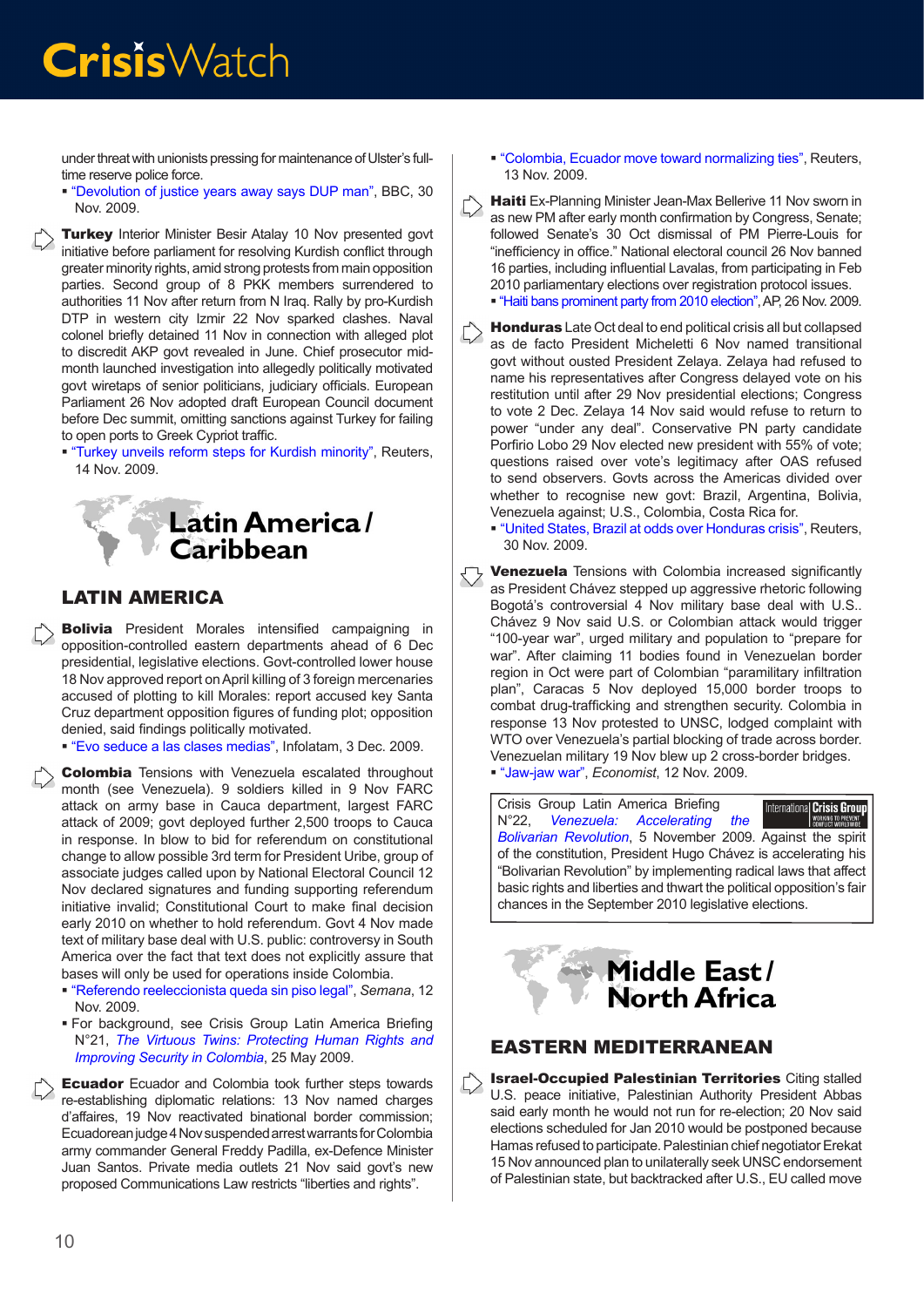### www.crisisgroup.org

premature; Israeli PM Netanyahu said Israel would respond with own unilateral steps, called for talks. Palestinians rejected 10-month freeze on new settlement construction announced by Netanyahu 25 Nov; decision excludes E Jerusalem and 3,000 housing units already under construction or approved. U.S. envoy Mitchell said move "falls short" of complete freeze but could advance peace efforts. U.S. President Obama condemned 17 Nov Israeli approval of 900 new homes in E Jerusalem Gilo settlement. UNGA 5 Nov passed resolution drafted by Arab states endorsing Goldstone report accusing Israel, Hamas of war crimes and possible crimes against humanity in Dec-Jan Gaza war. Israel 20 Nov arrested 5 members of Palestinian security forces in W Bank. Israeli army killed 1 Palestinian at Gaza border 13 Nov; 13 injured, 1 reported killed in 18, 22, 27 Nov Israeli airstrikes on Gaza smuggling tunnels, alleged weapons factories following rockets fired into S Israel. Late month reports that Israel, Hamas nearing deal to trade captured Israeli soldier Shalit for some 1,000 Palestinian prisoners. ["Will he jump?",](http://www.economist.com/world/middleeast-africa/displaystory.cfm?story_id=14859198) *Economist*, 12 Nov. 2009.

Crisis Group Middle East Report International Crisis Group N°91, *[Palestine: Salvaging Fatah](http://www.crisisgroup.org/home/index.cfm?id=6383&l=1)*, 12 November 2009. President Mahmoud Abbas's threat not to run in the next elections is only the latest sign of the crisis facing Fatah, the movement he heads. Fatah's challenge is to clearly define its agenda, how to carry it out and with whom.

Lebanon PM-designate Hariri formed national unity cabinet 9 Nov after 4 months of deadlock with opposition parties over ministry allocations. Draft of new cabinet's policy statement prepared 25 Nov endorsed Hizbollah's retention of arms to resist Israel despite objections of March 14 parties. President Suleiman 12 Nov held talks with Syrian President Assad in Damascus. Hizbollah 5 Nov denied link to alleged Iranian arms shipment seized by Israel 4 Nov in Mediterranean.

 ["Impasse over, Lebanon forms cabinet",](http://www.nytimes.com/2009/11/10/world/middleeast/10lebanon.html?partner=rss&emc=rss) *New York Times*, 9 Nov. 2009.

**Syria** Israeli PM Netanyahu said he was prepared for direct peace talks with Syria in 11 Nov meeting with French President Sarkozy. During 13 Nov visit to Paris, President Assad rejected offer as "word play", called on Israel to return to indirect Turkish-mediated talks. IAEA 17 Nov announced new inspection of Damascus research reactor, citing Syrian explanations for previous uranium traces as unsatisfactory; IAEA head 26 Nov said Syria not fully cooperating with investigation. Human Rights Watch report 25 Nov criticised detention of Kurdish activists, disruption of Kurdish political, cultural gatherings by security services.

["Syria turns to France to defuse tensions",](http://www.thenational.ae/apps/pbcs.dll/article?AID=/20091115/FOREIGN/711149930) *National*, 14 Nov. 2009.

#### GULF

**Iran** Iranian response to Oct IAEA-brokered proposal to transfer low-enriched uranium stockpile to third country for higher enrichment remained ambivalent; FM Mottaki 18 Nov said Iran would not send uranium for enrichment abroad; other officials called for further guarantees, but insisted not rejecting deal. After IAEA board 26 Nov passed resolution censuring Iran for concealing construction of Fordo enrichment facility, govt 29 Nov announced plan for 10 new enrichment plants. 4 Nov counter-demonstrations by anti-govt protesters in Tehran on official commemoration of 1979 U.S. embassy seizure met with harsh security force

response, arrests; anti-govt protests also reported in other major cities. Sporadic protests at several universities during month; tens of student activists reportedly arrested. 5-8 year prison terms given to several prominent reformists, some released on bail, as political trials continued mid-late month. Judiciary 17 Nov said 5 death sentences, 81 prison sentences issued for post-election unrest. Authorities executed member of Jundallah armed group 3 Nov, Kurdish member of banned opposition group 11 Nov. 3 U.S. hikers arrested Aug charged with spying 8 Nov. 5 British yachters detained in Gulf by Iranian navy 25 Nov. Military 21-25 Nov held exercises aimed at defending nuclear facilities.

- ["Iran's nuclear announcement seen as chest-puffing bluster](http://www.thenational.ae/apps/pbcs.dll/article?AID=/20091201/FOREIGN/711309835/1011/rss)", *National*, 30 Nov. 2009.
- For background, see Crisis Group Middle East Briefing N°28, *[U.S.-Iranian Engagement: The View from Tehran](http://www.crisisgroup.org/home/index.cfm?id=6131&l=1)*, 2 June 2009.
- **Iraq** After repeated delays, parliament 8 Nov approved election law including open candidate lists, provisional status for Kirkuk results. VP Hashimi 18 Nov vetoed law, citing lack of refugee representation; MPs approved amended law 23 Nov despite Sunni Arab walkout and Hashimi threat to veto again. Ongoing hold-up over law likely to delay elections beyond constitutional 31 Jan deadline. Awakening militia leader Mustafa Kamal Shabib arrested 5 Nov by Interior Ministry. Court 19 Nov issued death sentence for former Awakening leader Adil Mashhadani on terrorism charges. Gunmen in military uniform 16 Nov executed 13 including local Awakening leader near Abu Ghraib. Numerous deaths in smaller bomb attacks across country during month including in Musayyab, Kirkuk. Govt initialled deals with international oil companies to develop Zubayr, West Qurna oilfields 2, 5 Nov. President Talabani, senior ministers held economic, military talks in France 16-18 Nov.
	- ["Iraqi lawmakers hunt for election compromise",](http://www.nytimes.com/2009/11/27/world/middleeast/27iraq.html) *New York Times*, 25 Nov. 2009.
	- For background, see Crisis Group Middle East Report N°90, *[Iraq's](http://www.crisisgroup.org/home/index.cfm?id=6318&l=1)  [New Battlefront: The Struggle over Ninewa](http://www.crisisgroup.org/home/index.cfm?id=6318&l=1)*, 28 Sept. 2009.
- **Saudi Arabia** Saudi forces 4 Nov launched ongoing offensive against Yemen-based Houthi rebels after rebels 3 Nov killed 2 security force members during incursion in Jabal Dukhan area. Officials 8 Nov said Jabal Dukhan retaken, 4 civilians, 3 soldiers dead; 28 Nov said Jabal al-Dood area cleared of rebels. Strikes against rebel positions in Yemen continued (see Yemen). Unicef 13 Nov reported 240 villages in border area evacuated.

 ["Tent cities raised as Saudis flee border bombardment](http://www.dailystar.com.lb/article.asp?edition_id=10&categ_id=2&article_id=108703)", AFP, 15 Nov. 2009.

Yemen Saudi forces 4 Nov launched ongoing offensive against Houthi-led rebels in Saada province following rebels' 3 Nov cross-border incursion in Jabal Dukhan area (see Saudi Arabia). Saudi authorities 8 Nov reported 4 Saudi civilians, 3 soldiers killed recapturing Jabal Dukhan; 3 further soldiers reported dead 22 Nov. Rebels 27 Nov said 9 Saudi soldiers captured. Saudis also claimed tens of rebels killed, over 200 captured. Despite initial denials of widespread reports that Saudi airstrikes and shelling hitting Yemeni territory, Saudi officials mid-month said strikes enforcing 10km buffer zone inside Yemen. Saudi navy 10 Nov imposed coastal blockade; forces thwarted rebel attack on Midi port 22 Nov. Yemeni forces reported killing 3 rebel commanders 18 Nov, repelling rebel attacks on Saada city 20, 28 Nov. UNHCR 10 Nov said total displaced by conflict now over 175,000. 3 protesters, 2 soldiers killed in 25 Nov clash at Southern pro-secession rally in Ataq, Shabwa province; pro-secession